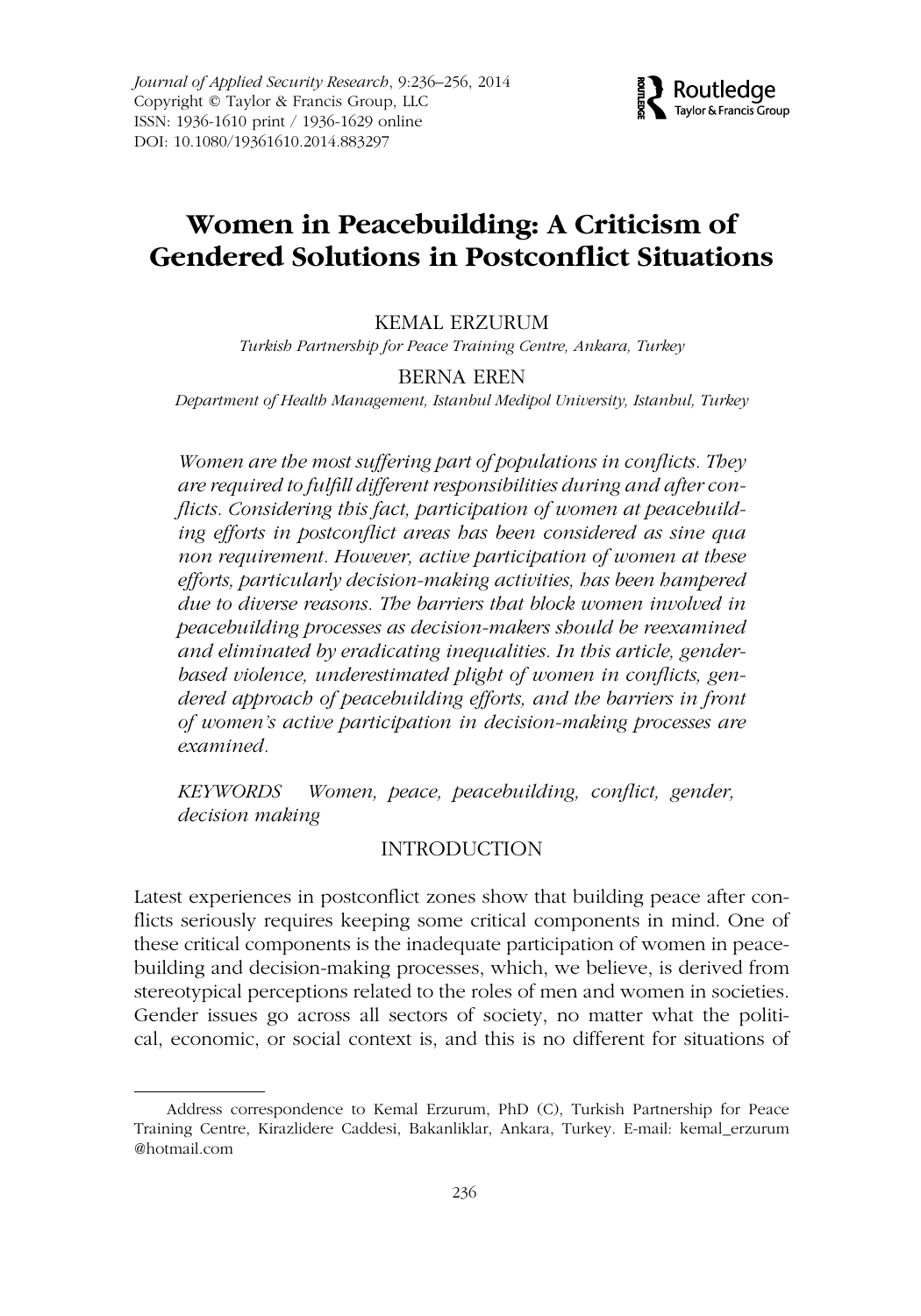political violence and armed conflict. Unfortunately, the efforts exerted by both governmental and nongovernmental institutions in peacebuilding activities around the world could not produce effective and sustainable peace due to the lack of gendered thinking. Within this respect, a comprehensive approach which also includes enhancing women's peacebuilding efforts and their participation in decision making is needed for achieving an authentic peace.

There are four specific themes that require attention in order to understand the impact of armed conflict on women. First, women are affected by conflict differently than men. Second, women are generally imposed combatant roles besides their supportive roles during conflict. Third, women have contradictory interests and priorities depending on country, region, culture, and social circumstances. And fourth, there is a confusion and misunderstanding of if a gender analysis is the same as a focus on women ("Women, Peace and Security," 2002). These themes explicitly display the need for involvement of women in decision-making process to understand and develop fruitful strategies for the restoration of diverse postconflict conditions. However, women are generally thought to be lacking in capacities to function in political processes and institutions. This tendency, to some extent, keeps women out of peacebuilding activities, such as formal peace negotiations, mediation, and diplomacy, which are considered to be highly political (El Jack, 2003).

# A CLOSE LOOK AT GENDER-BASED VIOLENCE: "NEGATIVE PEACE VERSUS POSITIVE PEACE"

Understanding gender-based violence against women requires understanding the gender roles dictated on women in different cultures. The main difference between gender and sex is that sex refers to the biological characteristics gained by birth while gender is acquired through the socialization process. The roles imposed on genders are shaped in diverse contexts which include social, cultural, and even physiological traits affected by social norms. However, to be content with making such a basic distinction between sex and gender is not enough to comprehend the gender-based violence against women.

Historically, women are *treated* as subordinates while men are *conceived* as authority in most societies. The relations between men and women were culturally forged depending on division of labor on sex (comparing a variety of hunting and gathering groups), not inherited predisposition (Friedl, 1978). However, this understanding is still pervasive in contemporary societies despite the fact that the relations between men and women are not as sharply separated as in primitive societies. In other words, the roles which are imposed by societies dominated by men in the past still survive while the historical gap between the functions of men and women is closed.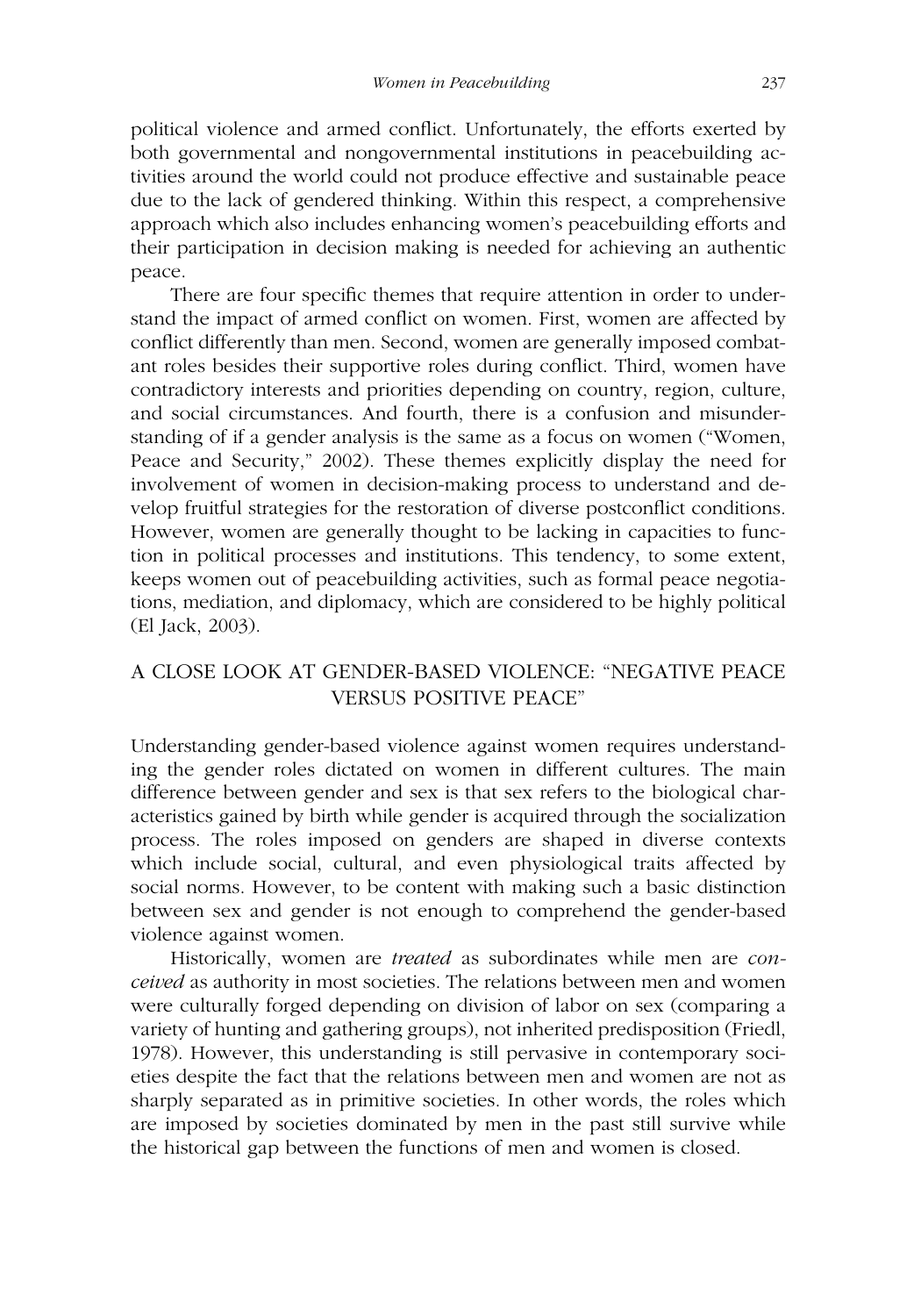What is the meaning of the term "peace"? Is it a temporary period between wars that one should seek to achieve? Or, is it the conditions that do not include social and structural violence? From the international relations point of view, the former is the answer. However, from the sociological aspect, peace cannot be provided and sustained on the table. It is not something that is determined by political decisions. Political decision-making processes are only the tools to initiate such real peacebuilding efforts in which the women should also be equally represented.

The distinction between negative and positive peace enables us to conceive the authentic peace. Negative peace takes place when direct violence such as armed conflict ceases. On the other hand, positive peace requires absence of indirect and structural violence such as gender inequality (Christie, Wagner, & Dunann Winter, 2001). Negative peace may include social and structural violence against women and this form is the one generally accepted by governments and international agencies (Pankhurst, 2000a). Thus, peacebuilding efforts that are exerted by governmental and nongovernmental agencies in postconflict areas focus on a stunted peace which does not cover fighting with inequalities between men and women.

Structural violence is a very controversial issue that varies from one culture to the next. An action or behavior which is thought to be violent in one social context can be perceived as a normal or moderate action in another. It derives from disparities which are socially constructed by institutions. Removing structural violence, or at least minimizing, can only be achieved by a collaborative approach. This approach necessitates active engagement of both local and international agencies. According to an issue paper, structural violence is the "architecture" of relationships where other types of secondary violence occur (Schirch & Sewak, 2005). One of these types is community destruction which includes interpersonal and domestic violence. As pointed out in the paper, peacebuilding requires including an agenda to work on violence against women, both in times of national and international destruction such as war, and during times where there may be "peace" at the national levelbut unrest in communities that turn the violence inward.

Obviously, the negative peace which is the primary focus of formal postconflict actors should be replaced by positive peace which embraces removing structural violence. Unless this focus does not change in line with the ideals of positive peace that addresses inequalities and oppression on women, peacebuilding activities cannot provide long-term solutions for locals.

### WOMEN AND CONFLICT

The impact of conflicts might be both disempowering and empowering for women. Many women in peace times often experience violence in a range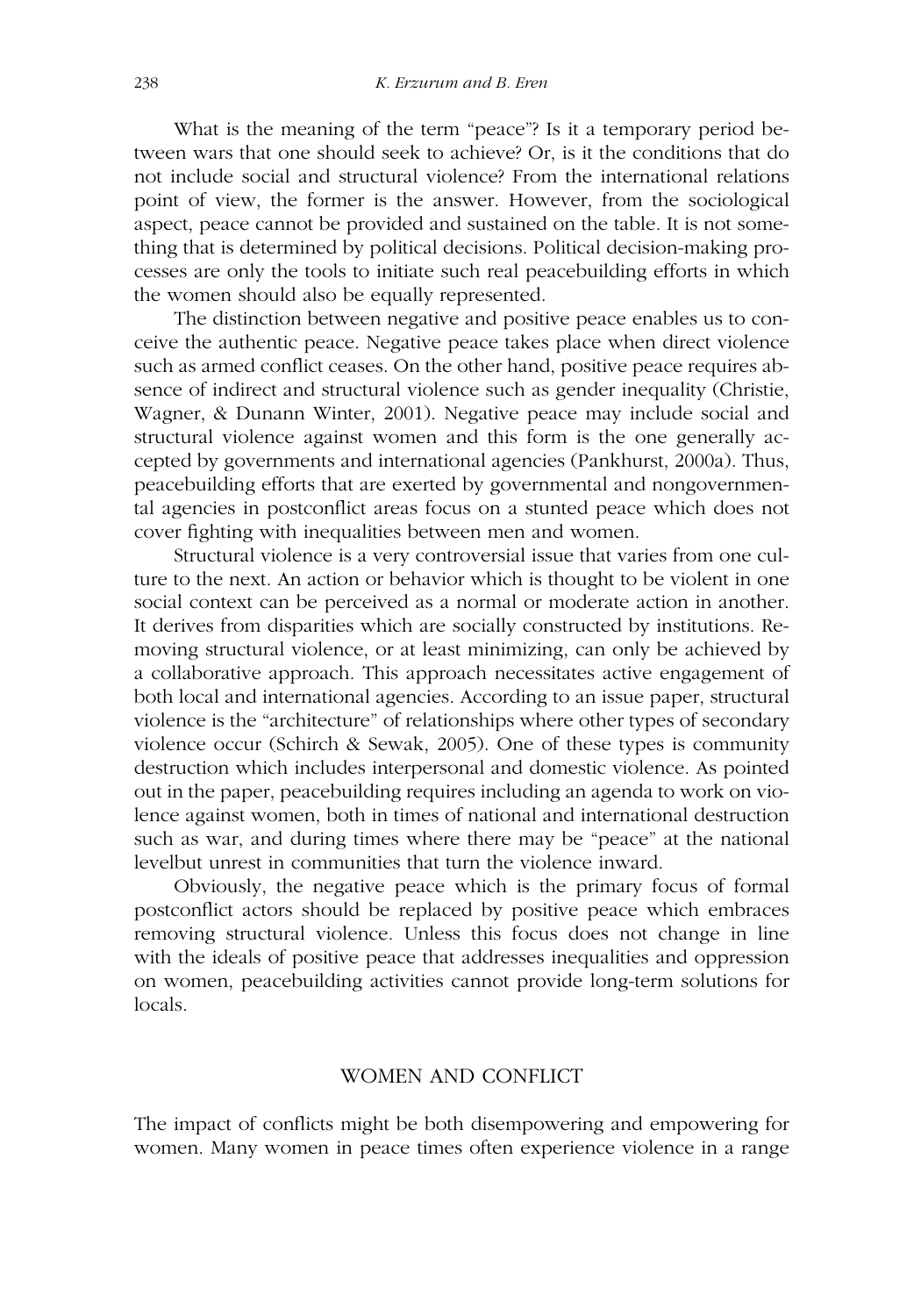of areas including domestic violence within the privacy of their homes, working places, and religious institutions because of the discrimination that stems from their sex and gender roles imposed by societies (Schirch, 2004). However, both men and women suffer in conflict times following a war in different ways.

The common perception is that men, in peace times, have the responsibility to support and protect their families as the breadwinners and women have the responsibility of mothering, nursing, and being a wife. In conflict times, men are fighters or aggressors who suffer most or are killed during conflicts and women are the ones who wait for their spouses and perpetuate domestic works at home. However, the conflict situations alter these traditional roles as well as strengthening the gender differences in a drastic way. When men go to war, women remain unprotected due to their physical weaknesses and assume men's responsibilities as breadwinners. In most of the conflict times, they cannot reach scarce resources which are already delivered disproportionately between men and women. The reality, in contrast to the common perception, is that women are the most damaged actors of both conflict and postconflict periods. This reality, in many ways, is directly related to the culturally determined gender relations which eclipse the whole range of women's different experiences in conflict.

In conflict times, depending on contexts, women are demanded to fulfill different roles. On one hand, they are called upon to take part in nationalist struggles in their capacity as the members of a national collective. Because their support, labor, and services are needed and critical in armed conflicts, women are often mobilized by societies and governments. On the other hand, they are also expected to perpetuate their culturally determined responsibilities as *mothers* and *guardians of the culture* (Stasiulis, 1999). This role of women as the guardians of culture makes them vulnerable to sexual violence that affects both women and men in different ways. In many cultures, women are perceived as the honor and symbolize a nation's racial purity and culture. In many cases, raping and abusing women and girls were used as a weapon of war to demoralize men. In other words, women are considered to be a *tool* to demoralize men who are considered to be the *target*. This way of violence is used to convey a message to men that they failed in their role as protectors (El Jack, 2003).

In many patriarchal societies, raped or sexually abused women and girls are not treated accordingly. They cannot even receive necessary care and aid to recover the physical and psychological damages of the crime. The social norms that shape the attitudes against victims play an important role in these cases. In some societies, victims of rape and sexual abuse cannot proclaim crime due to the fear of *stigma* that would further deteriorate their social status and relations. In some societies, male relatives are forced to kill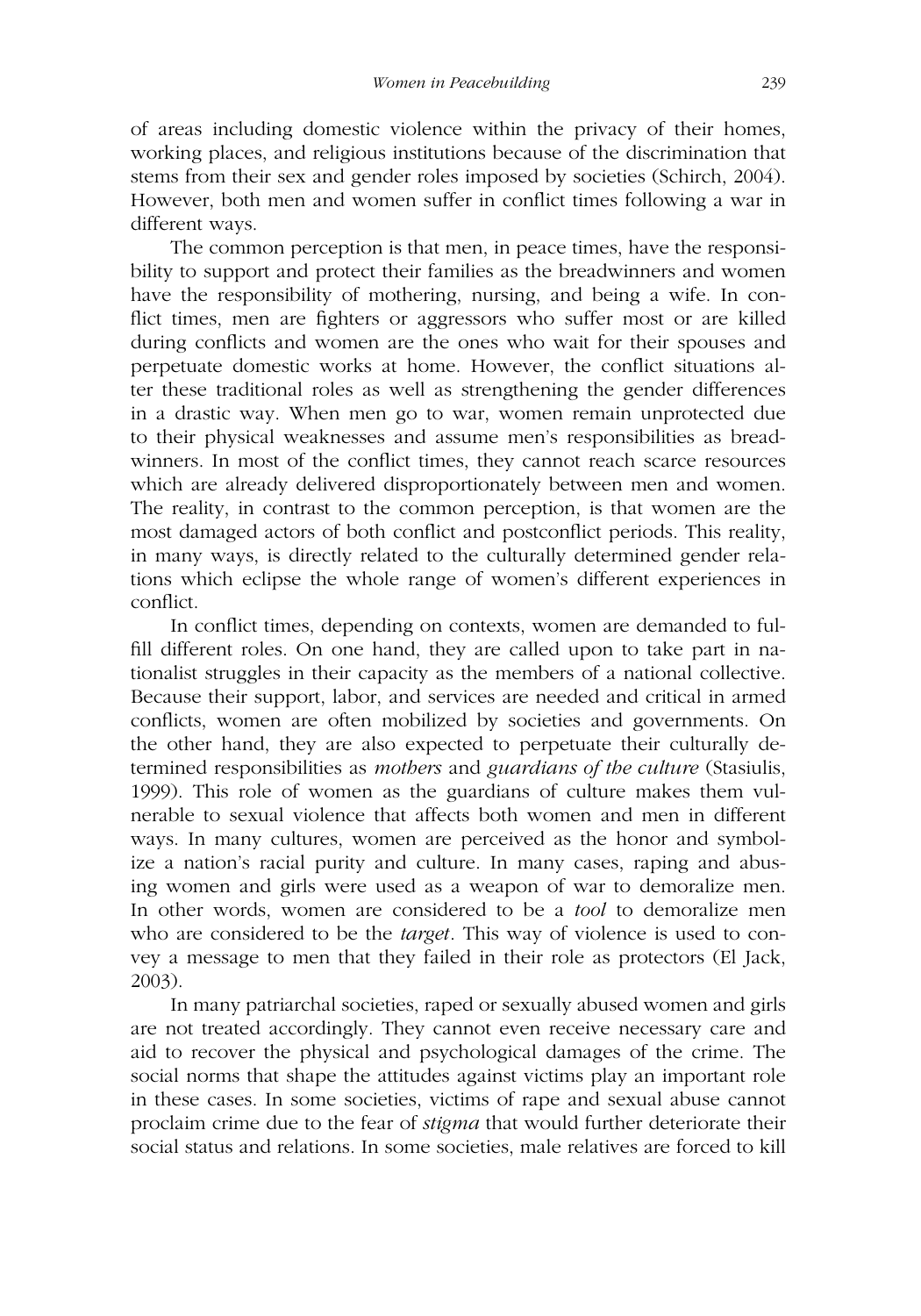the victim in order to clean the family honor, which is named honor killing. In some societies, husbands abandon the victims and in all cases, women suffer more.

During the conflict times, the absence of social order worsens the context for women who are raped or sexually abused. They are not taken into consideration seriously because of the priorities of local authorities and law enforcers due to war conditions. Despite the decision of the International Criminal Court that renders rape, enforced prostitution, and other forms of sexual violence as war crimes, such crimes that are used as a weapon or tactic of war have a tendency to increase (Schirch, 2004). The conflict in the Democratic Republic of Congo (DRC) is an example of sexual violence being used as a weapon of war. During the armed conflict since 1998, all parties commonly committed sexual violence. Survivors of sexual violence have either been abandoned by their families or had their families killed. Gender-based violence, prostitution, and transactional sex also increased in the civil area as well due to normalization of sexual violence, the increased presence of international staff, and women trading their bodies for food and/or security (Carlman, 2012).

Rape and sexual torture are considered to be domestic concerns when committed after a ceasefire—often by the very same perpetrators—and receive less attention than ordinary crimes. Even the security institutions responsible for women's protection sometimes become the perpetrators of violence against them. And yet, women's security is handled as a "human rights" or "women's issue" rather than a security concern (Klot, 2007). In Iraq, around one million women have been widowed since the war with Iran in the 1980s. There are also almost 1.8 million internally displaced people, the majority of whom are single women, children, or elderly people. These women—either widows or divorced—lack male relatives and face problems of poverty, shelter, lack of health care, and unemployment resulting in them being easy prey for forced labor, trafficking, and sexual exploitation (Carlman, 2012).

During the war in Bosnia and Herzegovina (BiH) between 1992 and 1995, women, as civilians, were killed, tortured, and raped. These women experienced unwanted pregnancies, sexually transmitted diseases, and posttraumatic disorders as well as the stigmatization in their societies. With the advancement of traditional patriarchal values after the end of the war, nearly 50% of all acts of violence became domestic violence cases with only 5% officially reported because the victims often stayed with their abusers due to their economic dependency (Carlman, 2012). Although decisions for war are usually taken by men and armed conflict and political violence are generally viewed as "male domains," there are cases where women are associated with the fighting forces and seen as perpetrators; they even become fierce commanders in rebel movements. Women in the DRC have been in the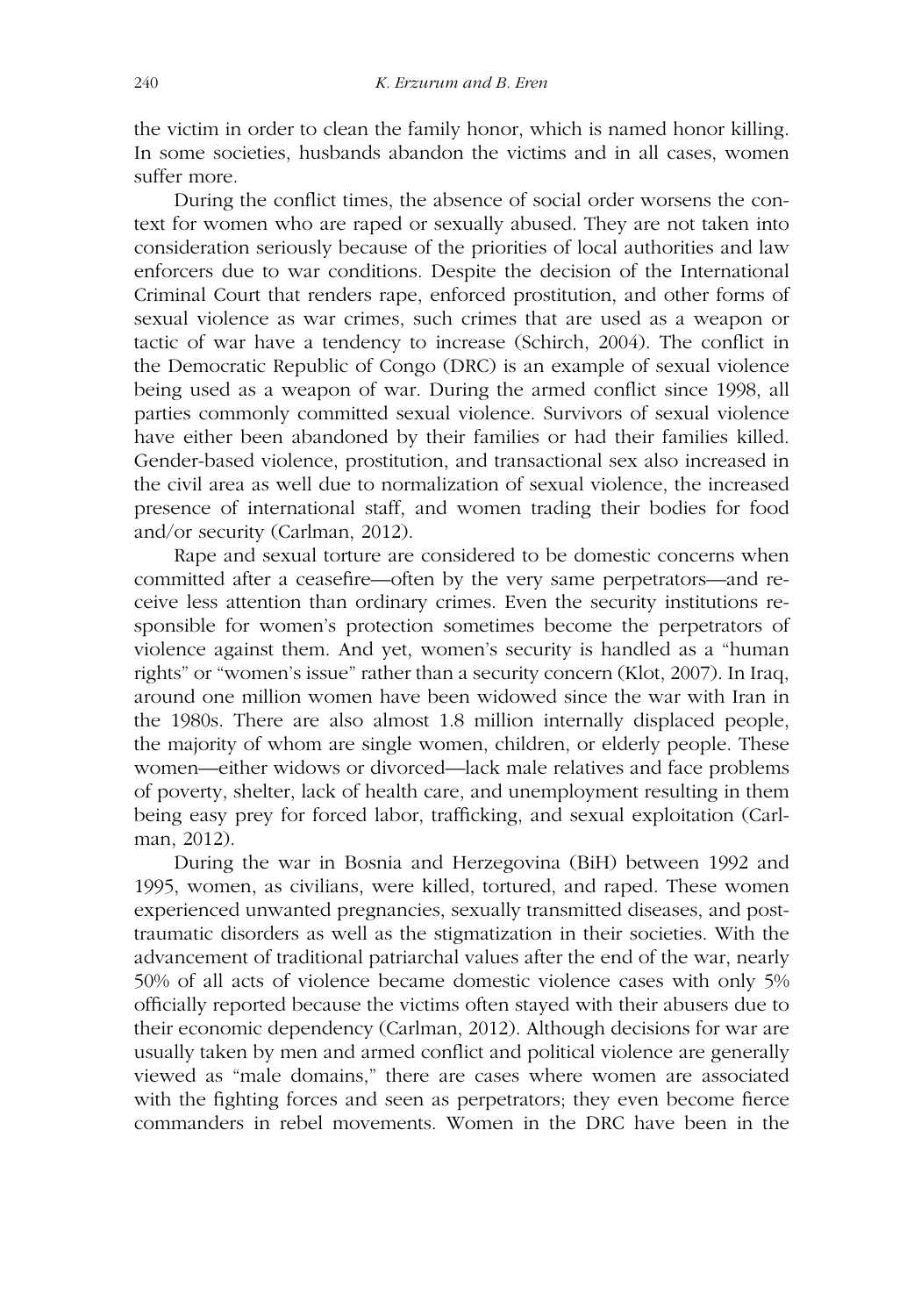national army since 1966, but during the conflicts in the late 1990s they were abducted by armed forces and kept under slave-like conditions, and some also became combatants (Carlman, 2012).

Conflicts may also serve as an incentive to unify and mobilize women's groups at the local level. These groups then become actively involved in developing alternative strategies to transform the violent structures and practices at all levels. They intend to improve gender relations within their societies, including women's access to decision making and political participation. If the reversal of roles during times of conflict is not accompanied with ideological or institutional changes that guarantee a decision-making power to women, then ideas of masculine superiority will persist and women will be regarded as subordinates of men.

In some situations, once peace is restored, women are pushed back to their traditional roles without savoring the newly found freedoms. Judy El-Bushra, project manager of Great Lakes Programme of International Alert, argues that the outcome of the tension between the underlying gender relations and the new relations that the conflict makes necessary have a spiral affect which, in turn, creates a wider social crisis. While men return home with violence, fear, and domination, women are less likely to accept their subordination after they have experienced relative autonomy and respect, and this leads to increased violence against women during peace times (Alaga, 2010). In Liberia, where women and girls were especially targeted and as many as 75% were subjected to some sort of sexual and gender-based violence during the war, inequalities deeply rooted within the patriarchal cultural traditions continue with an increased level of violence and harmful practices such as trial by ordeal, witchcraft, and female genital mutilation (Carlman, 2012).

In postconflict situations, women also experience extreme problems regarding poverty as well as the increasing epidemic of HIV/AIDS. Their increased burdens are largely ignored and women are deprived of their basic needs, fundamental rights, protection, or access to services, justice, economic security, or citizenship. Although Spiegel and colleagues (2007), through an analysis of HIV prevalence data from seven countries in sub-Saharan Africa, stated that due to isolation of many rural communities and reduced mobility of populations HIV prevalence rates did not tend to increase during times of conflict (Mossallanejad, 2011), there is an observed age-sex differential in HIV prevalence in present-day Liberia and Sierra Leone which points to exploitative cross-generational sex (i.e., risky transactional, concurrent sexual relationships that older and usually better-resourced men have with several much younger and usually poorer women) as a factor in young women's higher HIV prevalence relative to young men. Evidence from across Africa indicates that women in these kinds of relationships are at least twice as likely to be HIV positive (Ahonsi, 2010).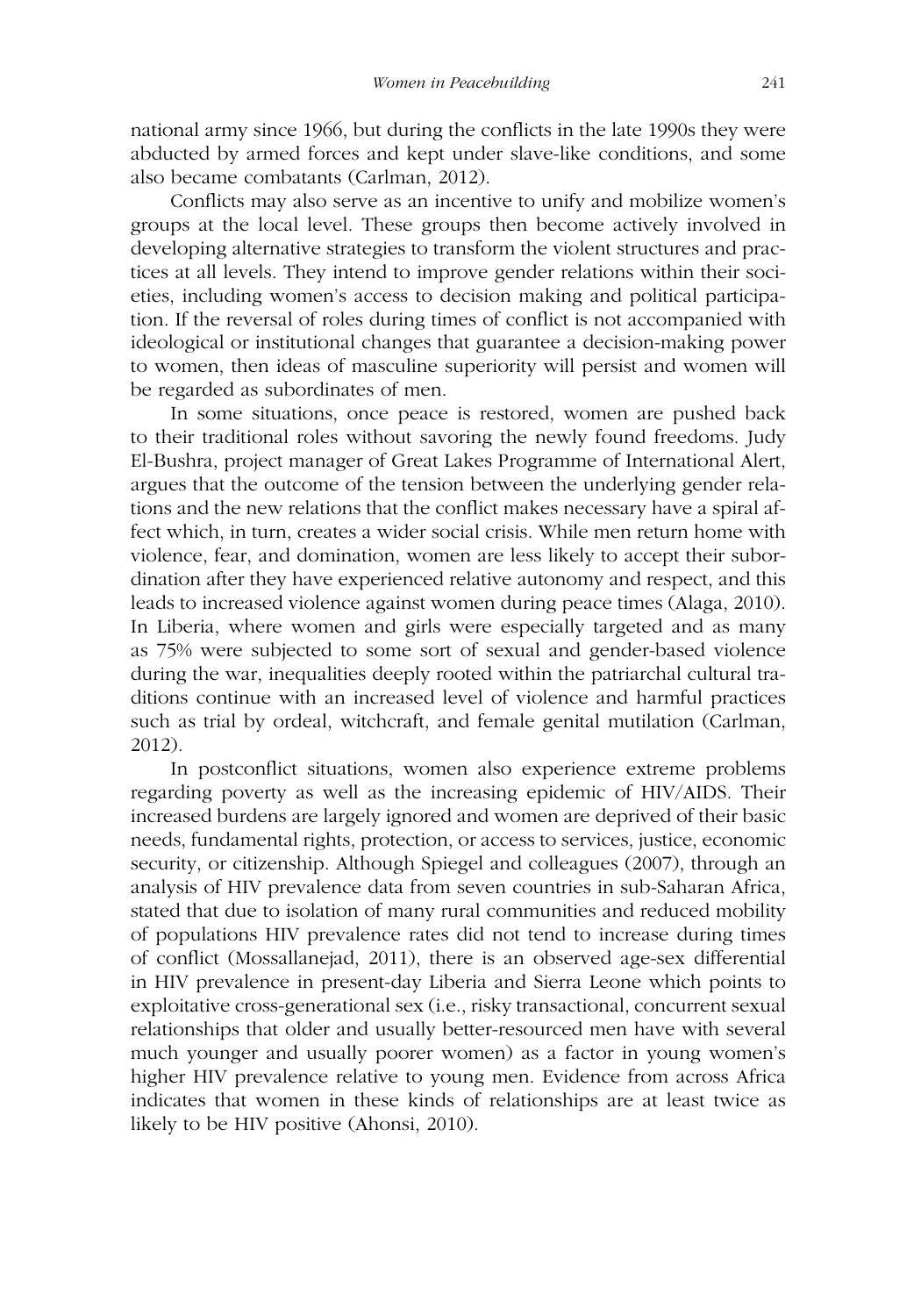## WOMEN AND PEACEBUILDING

# Defining Peacebuilding

In order to understand peacebuilding, we should first be familiar with the more traditional strategies of peacekeeping and peacemaking, although there is no one single definition for these three terms. Peacekeeping usually refers to the third-party interventions to stop or contain hostilities by keeping the fighting parties apart—with their consent—through the use of some kind of barrier, be it neutral soldiers, peacekeepers from the United Nations (UN), or a group of neutral nations. Peacemaking, on the other hand, is the process of diplomatic efforts through nonviolent dialogue, usually done through third-party mediators who may be official diplomats or citizens, to reach a peace agreement between the conflicting parties. However, it has been witnessed in many conflict situations that peacemaking is not the final step in the peace process. A peace agreement is only the beginning but should be followed by long-term peacebuilding which is a process of normalizing relations and reconciling differences between the opposing parties (Maiese*,* 2003; "Peacemaking," 2005).

Some 30 years ago, Johan Galtung, the father of peace studies, was the first to mention the term "peacebuilding" in his essay "Three Approaches to Peace: Peacekeeping, Peacemaking, and Peacebuilding," where he claimed that there should be peacebuilding structures to promote sustainable peace by addressing the "root causes" of violent conflict and supporting indigenous capacities for peace management and conflict resolution (Galtung, 1976). Following the end of the Cold War, UN Secretary-General Boutros Boutros-Ghali defined peacebuilding in his 1992 report, "An Agenda for Peace," as an "action to identify and support structures which tend to strengthen and solidify peace in order to avoid a relapse into conflict" (p. 6), a tool subsequent to preventive diplomacy, peacekeeping, and peacemaking (Galtung, 1976). In this sense, peacebuilding is recognized as initiatives that aim to prevent the reoccurrence of armed conflict through a long-term process of capacity-building, reconciliation, and societal transformation. It relies on the commitment and efforts of local/national actors after the termination of armed hostilities where peace can be sustained with the financial and technical support of international actors (Maiese, 2003; "Operationalizing Peacebuilding," 2007). However, nongovernmental organizations interpret peacebuilding as an umbrella concept not limited to long-term transformative efforts but rather as also covering peacekeeping and peacemaking; therefore, their definition includes early warning and response efforts, violence prevention, advocacy work, civilian and military peacekeeping, military intervention, humanitarian assistance, ceasefire agreements, and the establishment of peace zones (Jeong, 2005, Maiese, 2003).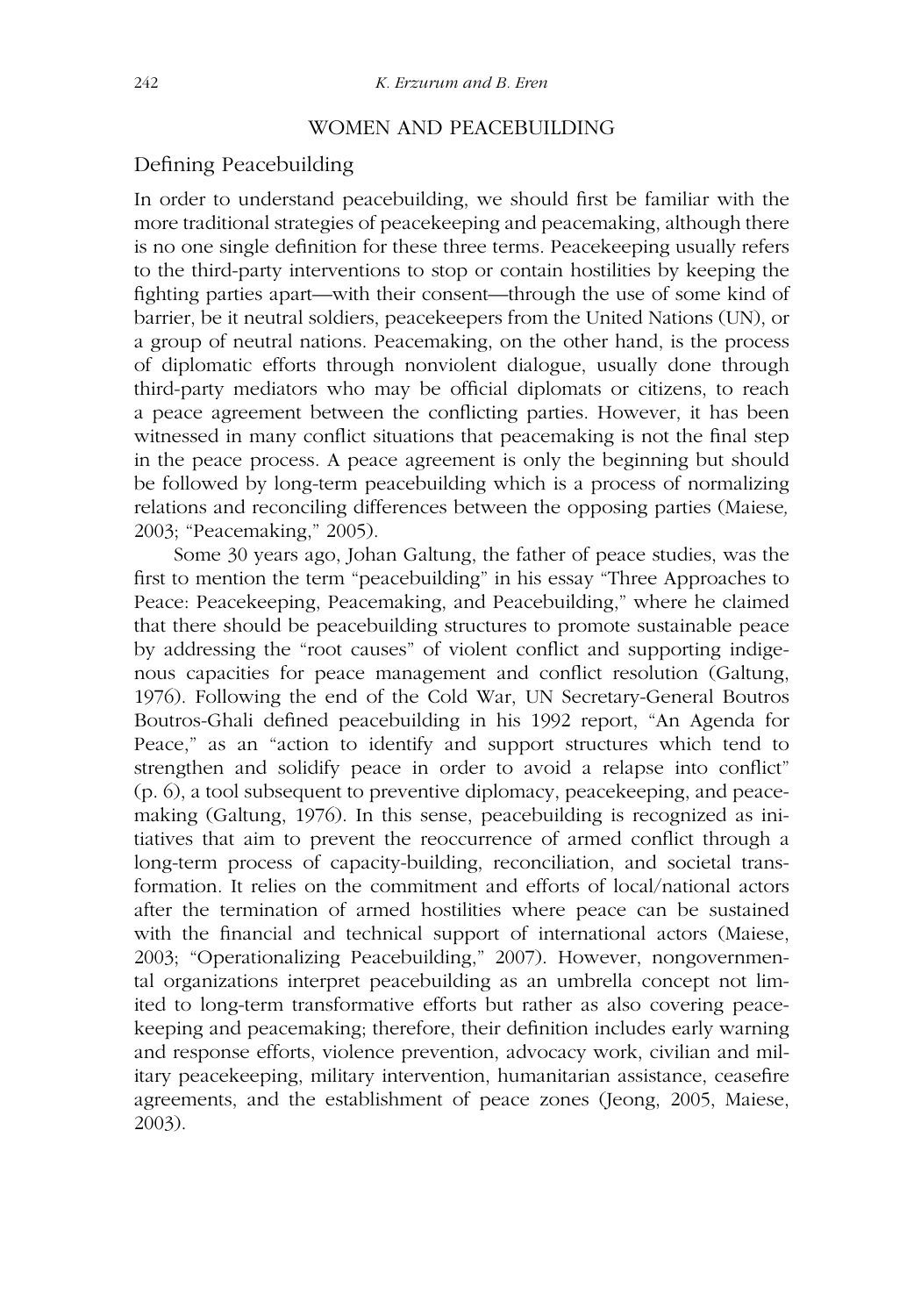In his 1998 article, Henning Haugerudbraaten identified two basic but different concepts of peacebuilding: "short-term involvement of the international community ... characterised by centralism and political measures ... primarily undertaken by external agents, even though attention is paid to the consent and support [of] the indigenous players" (Haugerudbraaten, 1998, pp. 23–24) and "long-term efforts by mainly indigenous actors to promote political and economic development, and a sustainable solution to the root causes of conflict" (Haugerudbraaten, 1998, p. 24). Peacebuilding, as defined in the first concept, is most likely to be "top-down, elitist and interventionist" and unwilling to address the structural factors that pursue national and social peacebuilding schemes (Bendaña, 2003, p. 5). However, peacebuilding is generally considered to undertake the task of creating a positive and sustainable peace characterized by the restoration of relationships, absence of physical and structural violence, elimination of discrimination, and creation of social systems that serve the needs of the whole population (Maiese, 2003).

Peacebuilding covers a series of activities that go across many sectors and aim to prevent violent conflicts through democratic institution-building, prejudice reduction, power-sharing arrangements, reduction of social and economic inequalities, the promotion of the rule of law, security sector reform, and education. However, the fundamental agents of peacebuilding are the people themselves who are not objects or victims but individuals whose lives are affected by decisions taken elsewhere. Therefore, peacebuilding initiatives need to fix the underlying problems of the conflict, change the patterns of interaction between the relevant parties, and move a given population from a condition of extreme vulnerability and dependency to one of self-sufficiency and well-being (Maiese, 2003; "Operationalizing Peacebuilding," 2007).

#### Women Building Peace

What is common between the three approaches of peacemaking, peacekeeping, and peacebuilding is that they all indicate a male dominance. They tend to stereotype men as "doers," being the politicians, diplomats, and soldiers who do the fighting and talking, whereas women are regarded as passive or innocent victims suffering and struggling in the background. Berewa Jommo, a feminist in Kenya, compares the peacebuilding institutions to fraternities that keep women out of decision-making processes (Alaga, 2010). From a human rights perspective, women's participation in peacebuilding activities is a question of justice as they make up half the world's population and they should be able to participate in decisions which affect their lives.

As already discussed above, the experiences, perspectives, and priorities of women regarding conflict and its outcome contrast with those of men.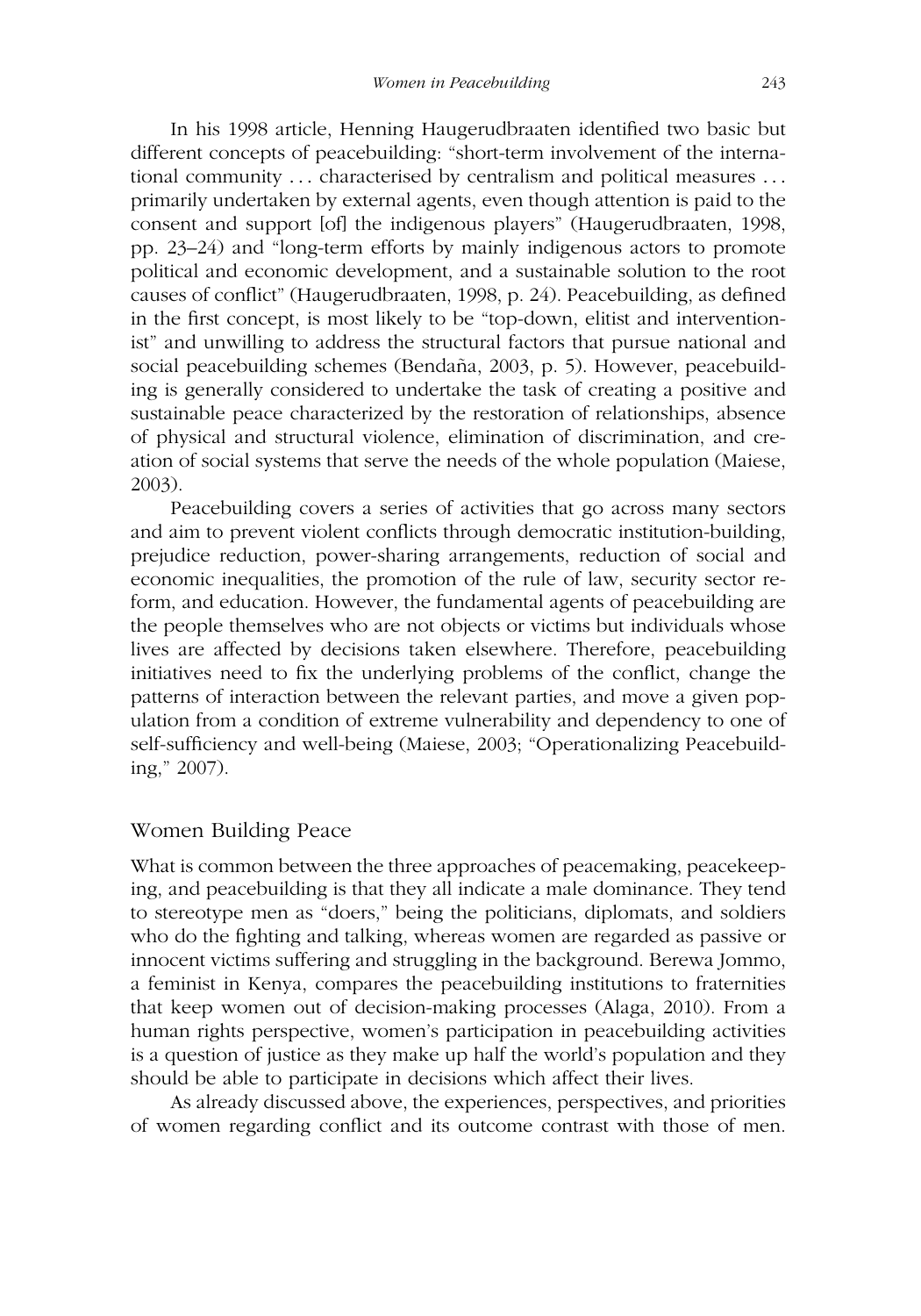When women are involved in peace and recovery processes, they contribute a vital perspective to the analysis of conflict and provide effective strategies for peacebuilding. Their participation also enables their specific needs to be identified. Moreover, it has been shown that the text of agreements shows greater gender sensitivity when women and women's civil society groups are involved in peace processes (Smee, 2011). Researchers like Pearce state that "peace starts with families, the way men and women relate to each other, and how children are educated" (Cardona, Justino, Mitchell, & Müller, 2012, p. 6). Women are identified as the mediators and decision-makers in their homes; they mediate conflict in the domestic domain and build up trust and dialogue in their families and communities. These vital roles that women play as peacebuilders at the local level can be seen as an indicator that the meaningful participation of women in political structures will have significant positive consequences for peace and stability at a wider level (Cardona et al., 2012).

Women's participation at the local, regional, and national governments encourages a political stability and governance that is more representative and responsive. It has a cohesive effect so that when women have access to productive assets and social services, they build up the fabric of their society for the better. It also has an impact on economy and development: "Over the past fifty years, several of the fastest growing economies have been postconflict societies and their development has been, in part, due to the increased role of women in trade, production and as entrepreneurs" (Smee, 2011, p.1). Over the last decades, women have been advocated to carry a full and active role in peacebuilding and decision making and several resolutions and protocols have been passed to give women the voice. Up till now, the United Nations Security Council (UNSC) has consequently adopted four resolutions on women, peace, and security. Each resolution was crucial in addressing women's role in peacemaking, peacekeeping, and peacebuilding. However, Resolution 1325 (SCR 1325) adopted unanimously in 2000 was the first UN Security Council resolution (SCR) to link women to the peace and security agenda.

SCR 1325 calls for ... the participation of women at all levels of decision making, including: in national, regional and international institutions; in mechanisms for the prevention, management and resolution of conflict; in peace negotiations; in peace operations, as soldiers, police and civilians; and as Special Representatives of the UN Secretary-General. (Smee, 2011, p. 2)

The UN at the 2005 World Summit has taken a step forward to affirm the significant role that women should play in conflict prevention, resolution, and peacebuilding. It is stated in Article 116 of the Resolution as: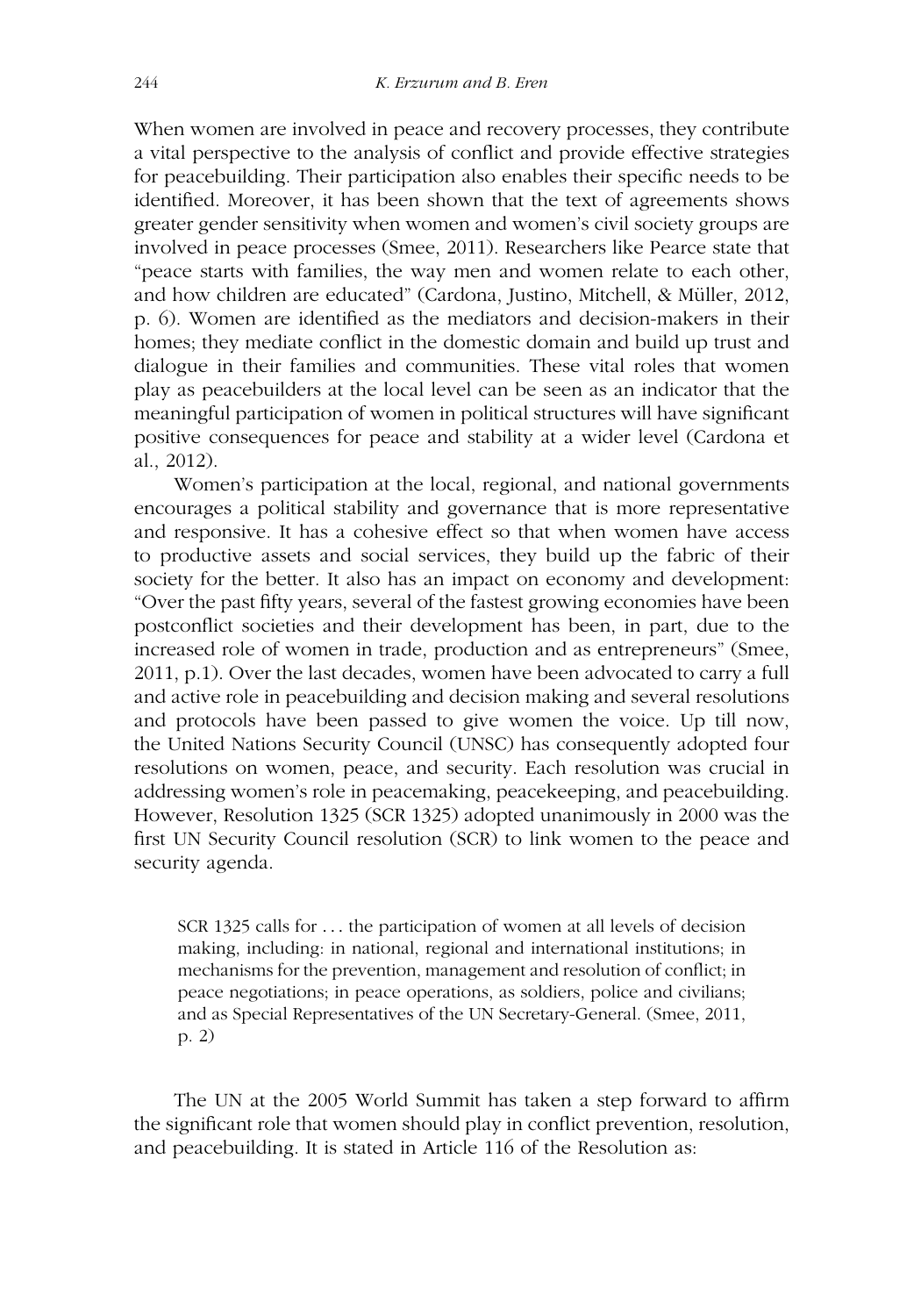We stress the important role of women in the prevention and resolution of conflicts and in peacebuilding. ... We also underline the importance of integrating a gender perspective and of women having the opportunity for equal participation and full involvement in all efforts to maintain and promote peace and security, as well as the need to increase their role in decision making at all levels. We strongly condemn all violations of the human rights of women and girls in situations of armed conflict and the use of sexual exploitation, violence and abuse, and we commit ourselves to elaborating and implementing strategies to report on, prevent and punish gender-based violence. ("2005 World Summit Outcome," 2005, p. 27)

The assumption was that when women's role is defined in the resolution it would guarantee their involvement in postconflict processes, efforts of local women would be encouraged and supported, and legislations and policies to promote women's rights would be passed without question.

However, the reality today is very different from the aspirations of many global and regional commitments. As qualitative data is hard to collect—though very valuable—we will use the quantitative data to demonstrate what the current situation is. The review by the United Nations Development Fund for Women (UNIFEM) of a sample of 24 major peace processes (for which some data were available) since 1992 shows that women represent a strikingly low number of negotiators: only 2.5% of signatories, 3.2% of mediators, 5.5% of witnesses, and 7.6% of negotiators were women. Women's participation in negotiating delegations averaged less than 8% in the 14 cases for which such information was available (Diaz, 2010, 2012). There have been no female chief mediators in UN-brokered peace talks ("Women, Peace and Security," 2012). Also, as of 2010 only 16% of peace agreements address women's rights and needs specifically ("Gender, War & Peacebuilding," n.d., p. 4, para. 2). Even the establishment of an intergovernmental advisory body, the Peacebuilding Commission, by the UN following the resolution in 2005 did not help despite the fact that its only thematic mandate was to "ensure systematic attention and resources for advancing gender equality within transitional recovery, reintegration and reconstruction efforts." The assessment of the United Nations Development Programme's work in crisis prevention and recovery revealed that the integration of a gender perspective into the UN system's approach failed (Klot, 2007).

In Afghanistan, the constitution includes a gender equality clause and guarantees a 25% quota of women—one of the highest in the world—in the lower house of Parliament; therefore, women make up 27% of members of Parliament, which is higher than in some developed countries. But of the 70 member High Peace Council charged with negotiating peace, only nine are women (Allen, 2013; Cortright & Wall, 2012). Female members have to deal with travel bans and their work is limited to social outreach activities while being kept away from the negotiation process (Safi, 2012).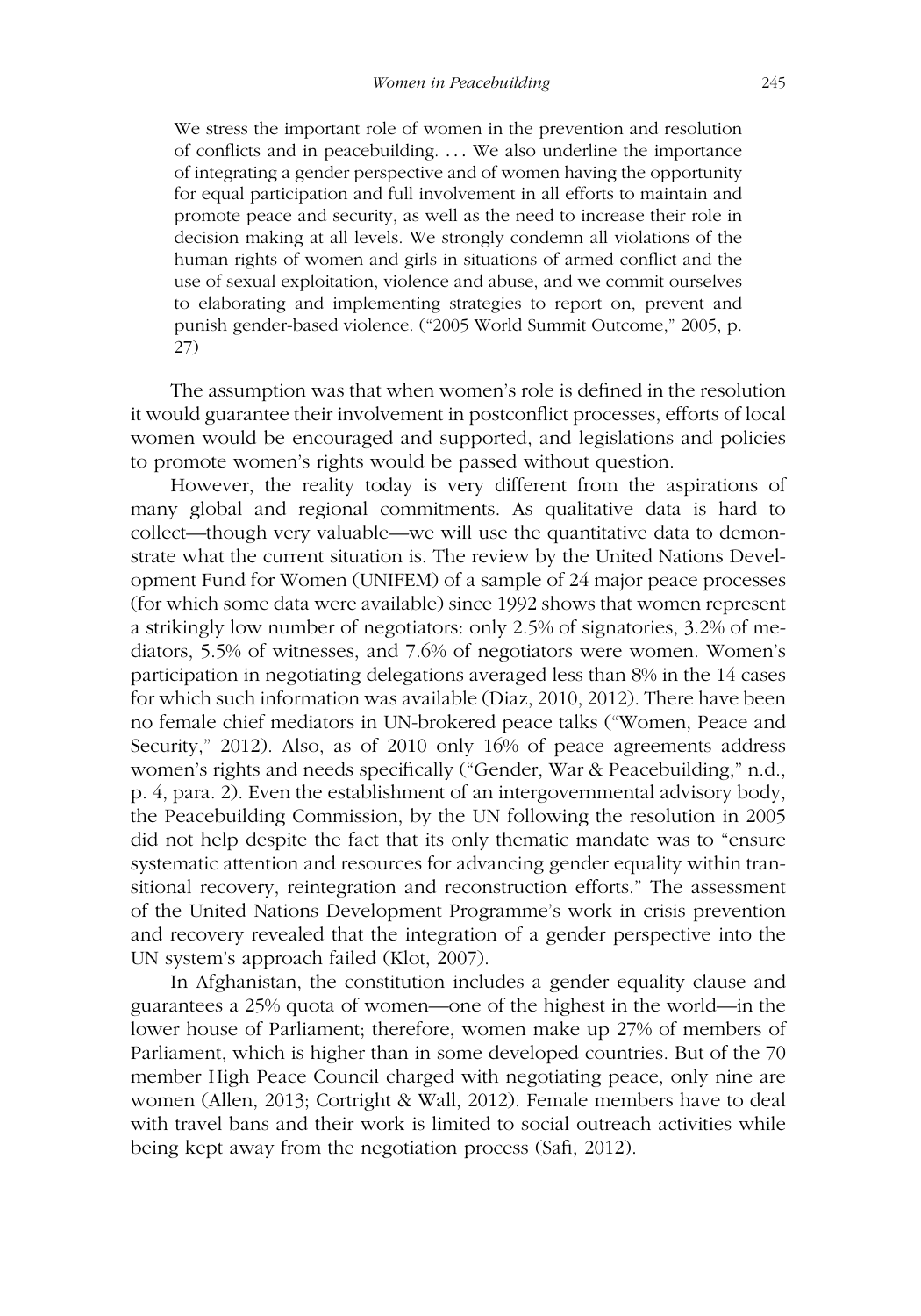In BiH during the war, women's organizations were very active, taking care of the women, children, and the elderly. They were also leading the peace work by initiating meetings with people from "the other side" so that common grounds and ways to stop the violence would be found. However, they were not welcome in the peace process: There were no women from BiH present around the negotiating table and only one woman was among the signatories. The outcome was a gender-neutral peace agreement followed by a gender-neutral constitution (Carlman, 2012; "The Third Alternative Report," 2013).

In DRC, where the number of women's organizations is one of the highest in Africa, women were active in conflict prevention and conflict resolution during the armed conflict in the late 1990s. The women delegates, coordinated in the network Caucus des Femmes, participated in the Inter-Congolese Dialogue in 2001 in order to draw up an official declaration and create a plan of action that would contribute to implementing UNSC Resolution 1325 (Godin & Chideka, 2010). This dialogue then led on to the Pretoria Accords in 2002 where formulations on violence against women got into the agreement. However, at the peace negotiations in 2008 only a handful of the participants were women (Carlman, 2012). Women were excluded from decision making on all levels in society. During the presidential and legislative elections held in 2011, zero out of 11 presidential candidates were female and females securing lower or single House Seats dropped to 8.9% from a 10.4% in 2006 ("DRC Presidential & Parliamentary Elections," 2011). What is more tragic is that following the elections and the reelection of the former president, armed groups who were not pleased with the results accused women, as they thought a candidate could only be reelected by the women's vote that represents more than 50% of the Congolese population. So it is observed that since November 2011 more and more women and girls have started being raped systematically—from nine to 12 new cases on a monthly average to an average of 45 and 50 cases per month (Binwa, 2012).

In Iraq, peace negotiations included all parties but women. The agenda completely overlooked the needs and perspectives of women but instead contained hard security matters. The demands of women about criminalization of violence against women and the implementation of UNSC Resolution 1325 were ignored by the civil administration in Iraq. Of the 55 members of the committee working with Iraq's new constitution, eight were women. And only one of them did not belong to a religious party. Secular women were marginalized during the whole process (Carlman, 2012).

Nevertheless, there are also some success stories to be acknowledged. Research done in five countries, namely Afghanistan, Liberia, Nepal, Pakistan, and Sierra Leone, in 2012 revealed qualitative evidence on the roles of women in local peacebuilding processes in these countries (Cardona et al., 2012). This research shows that the postconflict periods might give women the opportunity to unite and to declare their power in decision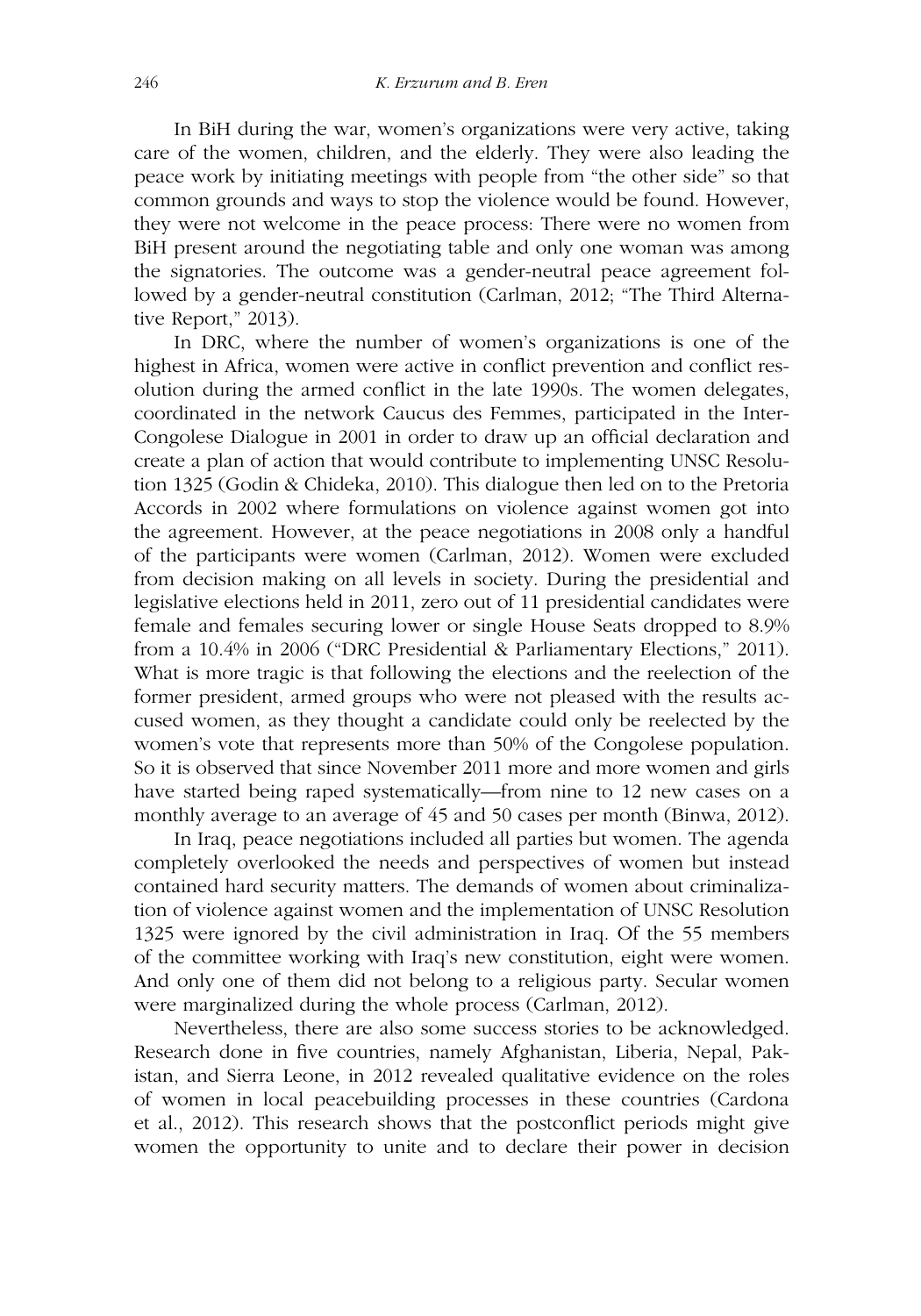making. Women in these countries formed networks so that they can be heard in a collective action to address unjust treatment, promote women's involvement in decision making, propose initiatives for community development, and seek justice for female survivors of violence and sexual abuse.

Following the war in Liberia between 1989 and 2003, the peace agreement was signed after the collective demonstration by the Liberian women's organizations, representatives of which adopted the Golden Tulip Declaration outlining the women's demands for their inclusion into all structures and institutions both during the transition and as a part of postconflict society (Carlman, 2012). Consequently, Mrs. Ellen Johnson Sirleaf became Africa's first democratically elected female president and in 2011 she was also awarded the Nobel Peace Prize along with the Liberian activist, Leymah Gbowee, and the Yemeni journalist, Tawakkol Karman, for "their non-violent struggle for the safety of women and for women's rights to full participation in peacebuilding work" ("Nobel Peace Prize," 2011, p. 1). The Nobel committee acknowledged their efforts with the citation: "We cannot achieve democracy and lasting peace in the world unless women obtain the same opportunities as men to influence developments at all levels of society" (as cited in Cowell, Kasinof, & Nossiter, 2011, para. 4).

Sanam Naraghi Anderlini, author of the book, *Women Building Peace*, wrote about people's perceptions regarding women's participation in peace processes as:

I had meetings with various people who said, You know, the women were there but they were a bit useless. Yes, the women were there at the peace table, but they were the wives of the brothers. They were the sisters. They really had nothing to say. So trying to gauge how people perceived the role of women in the whole peace and security context was important. (Anderlini, 2005, p. 3)

# THE BARRIERS

There are many barriers that women confront when getting involved in peacebuilding. The lack of status of women within society and the stereotyped perception of women as victims are the two main obstacles for their systematical exclusion from decision-making opportunities. During times of chaos and disturbance, women are falsely labeled as being weak and vulnerable. There are many humanitarian reports and documents that identify women—along with children—as innocent victims who have to be protected, particularly regarding sexual abuse and forced abduction ("Women in Situations," n.d., para. 1; Haeri & Puechguirbal, 2010). These reports neglect to include women in humanitarian decision-making processes which results in women's needs being overlooked. Moser and Clark (2001) have challenged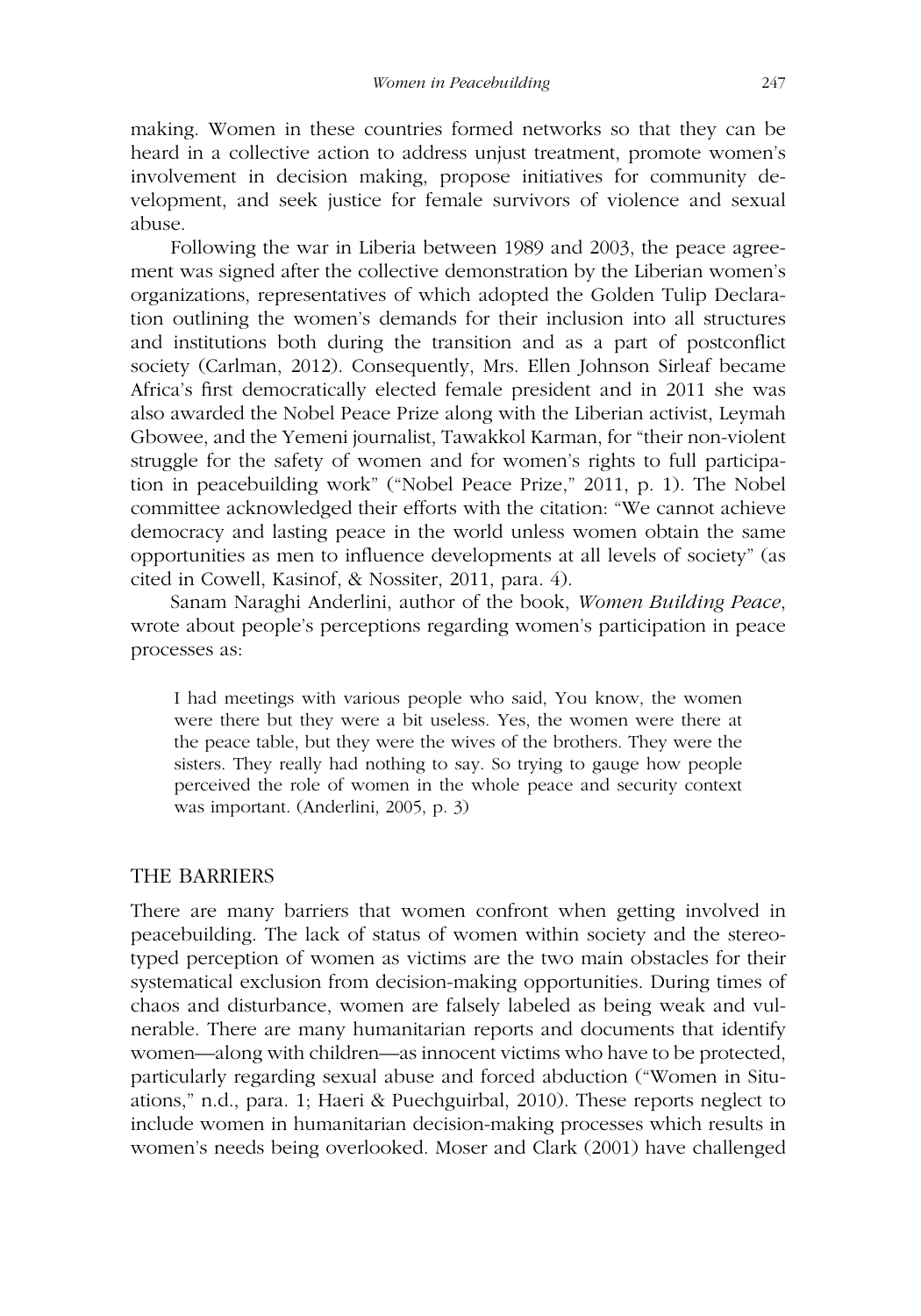these stereotypes and argued that this perception of women denies them the social role of shaping their environment and events and that it leads to the visible absence of women from decision-making bodies both during and after the conflict.

Women face inequalities accessing education, which makes them less literate, and this leads to their being considered to be insufficiently trained to participate in peacebuilding. Social norms and attitudes support restrictive gender roles that traditionally complicate women's participation. There is violence against women in almost all societies and it intensifies during times of conflict and access to justice is a significant challenge for survivors of violence. This results in women feeling intimidated and threatened when they attempt to take active roles in their communities. Due to poverty and economic inequality women lack control over their household income, therefore, they undertake a double burden regarding their domestic roles and income-generation activities and this hinders women's involvement in peacebuilding activities. National governments, the international community, and even the women themselves regard the skills of women as irrelevant, and they focus more on state institutions and local leaders. Organizations that support women are also challenged with problems such as limited funding, lack of national infrastructure, and lack of access to remote communities.

There is also the fact regarding peacebuilding activities that there exists a gap between national and local communities. Central government and associated politicians/political parties do not contribute to local level peace where women usually play an important role. On the other hand, women also do not see the links between their own peacebuilding activities at the community level and peace and decision-making processes at the central level. It is widely accepted that women who suffer discrimination and human rights abuses during peacetime become actively involved in postconflict situations and adopt active roles in changing the situations. However, they are rarely given a seat at peace negotiation tables and are excluded from formal decision-making processes despite the fact that they have valuable perspectives during the conflict as well as subsequent conflict resolution and reconstruction phases. As evidenced by the fact, peace talks have been overwhelmingly male-dominated based on the assumption that the male fighters who started the war are the only ones to stop it.

Mavic Cabrera-Balleza, the international coordinator of Global Network of Women Peacebuilders (a coalition of women's groups and other civil society organizations from Africa, Asia, and the Pacific, South Asia, West Asia, Latin America, Eastern, and Western Europe), states that UN Secretary-General's 2012 *Report on Women, Peace and Security* has already highlighted that words and resolutions have not been translated into actions. She states that sexual and gender-based violence is both the root cause and consequence of women's lack of representation in decision making: "This scourge will only continue if women are not part of the decision making. Women will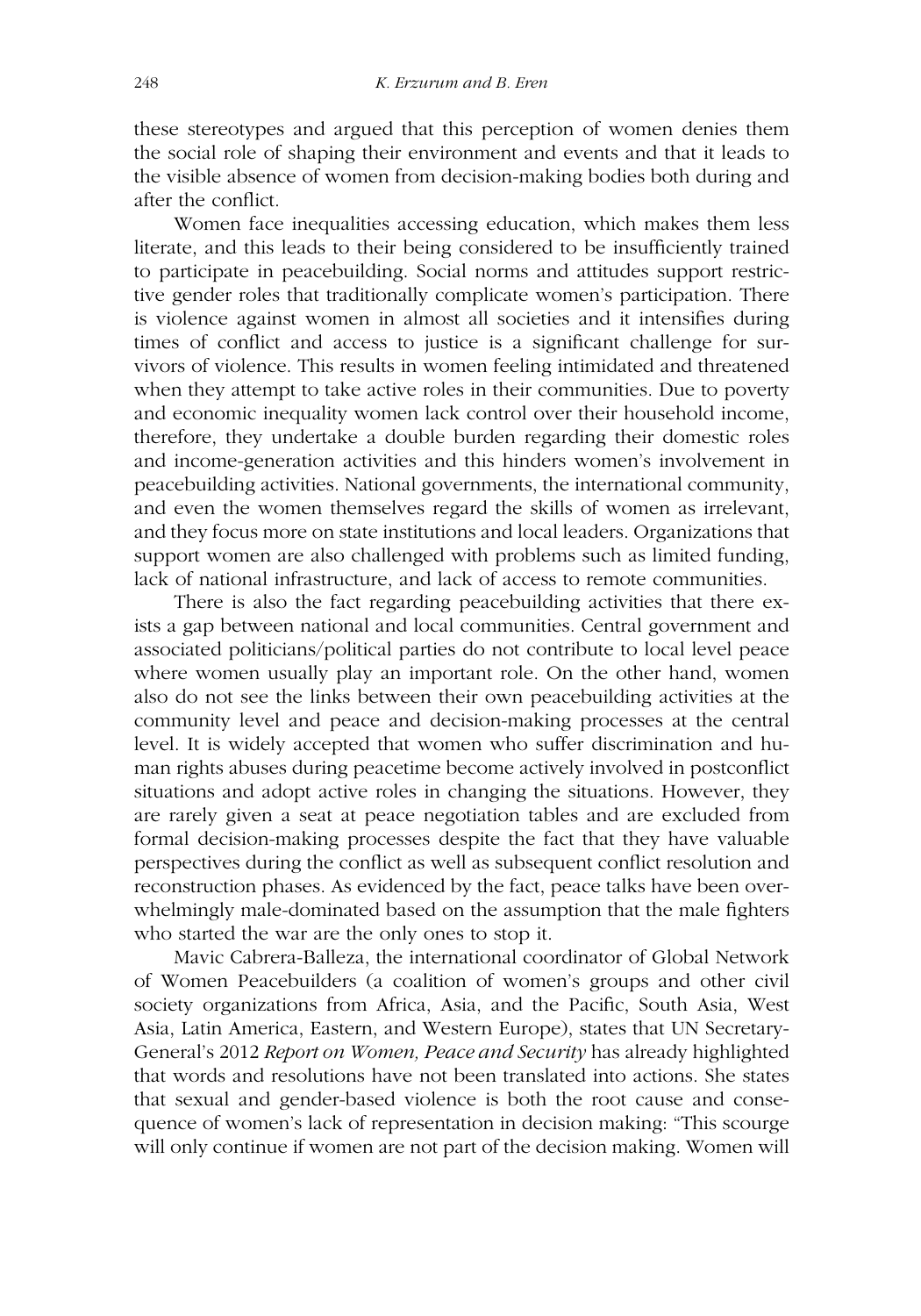always be vulnerable if their strength and leadership is not acknowledged and valued" (as cited in Deen, 2012, p. 1).

Cora Weiss, president of the Hague Appeal for Peace and UN representative of the International Peace Bureau, said UNSC Resolution 1325 has gotten much attention and more lip service than most other resolutions. "Everyone talks about women. But where are we?" she asked (as cited in Deen, 2012, p. 1).

I hope the talk is not a trend, but will lead to a permanent condition where it will be taken for granted that women are equal to men, and are equally represented in all decision making. To reach that goal much more needs to happen. (as cited in Deen, 2012, p. 1)

Weiss also called on the Secretary-General to appoint a woman to a permanent office on women's participation in peace processes (as cited in Deen, 2012, p. 1).

When it comes to women's participation at the peace tables, it is up to "political forces" that are usually comprised of men; and even the members of UNSC are unwilling to deal with the situation saying they cannot dictate to a sovereign state what to do (Deen, 2012). A great example of this hypocrisy is from the 1990s when women were told they could not come to the Irish Peace table during the peace talks between UK and Ireland because it was only set for political parties. Hereupon, the women formed a political party, namely the Northern Ireland Women's Coalition, and the two women at the table made history and institutionalized human rights into the Good Friday Agreement (Fearon, 2002). It can easily be generalized what Judy El Bushra noted for Africa that:

Challenges to women's peace activism arise at different levels—from the international community, the national political milieu, and the patriarchal nature of society. Other impediments are generated by women's lack of confidence, skills and resources. At another level, while there has been an upsurge in the number of policy instruments on women, peace and security at both continental and subregional levels ... there is still the challenge of translating policy into real and efficient tools to support women's peace work. (Alaga, 2010, p. 2)

#### RECOMMENDATIONS

What can be more natural than declaring that men and women are both able to make, keep, and build peace because they are all affected with the course and consequences of conflict situations? However, as authors like Garcia identified, women have an emotional strength for going beyond the pain and suffering, and they bring creative and effective perspectives to building the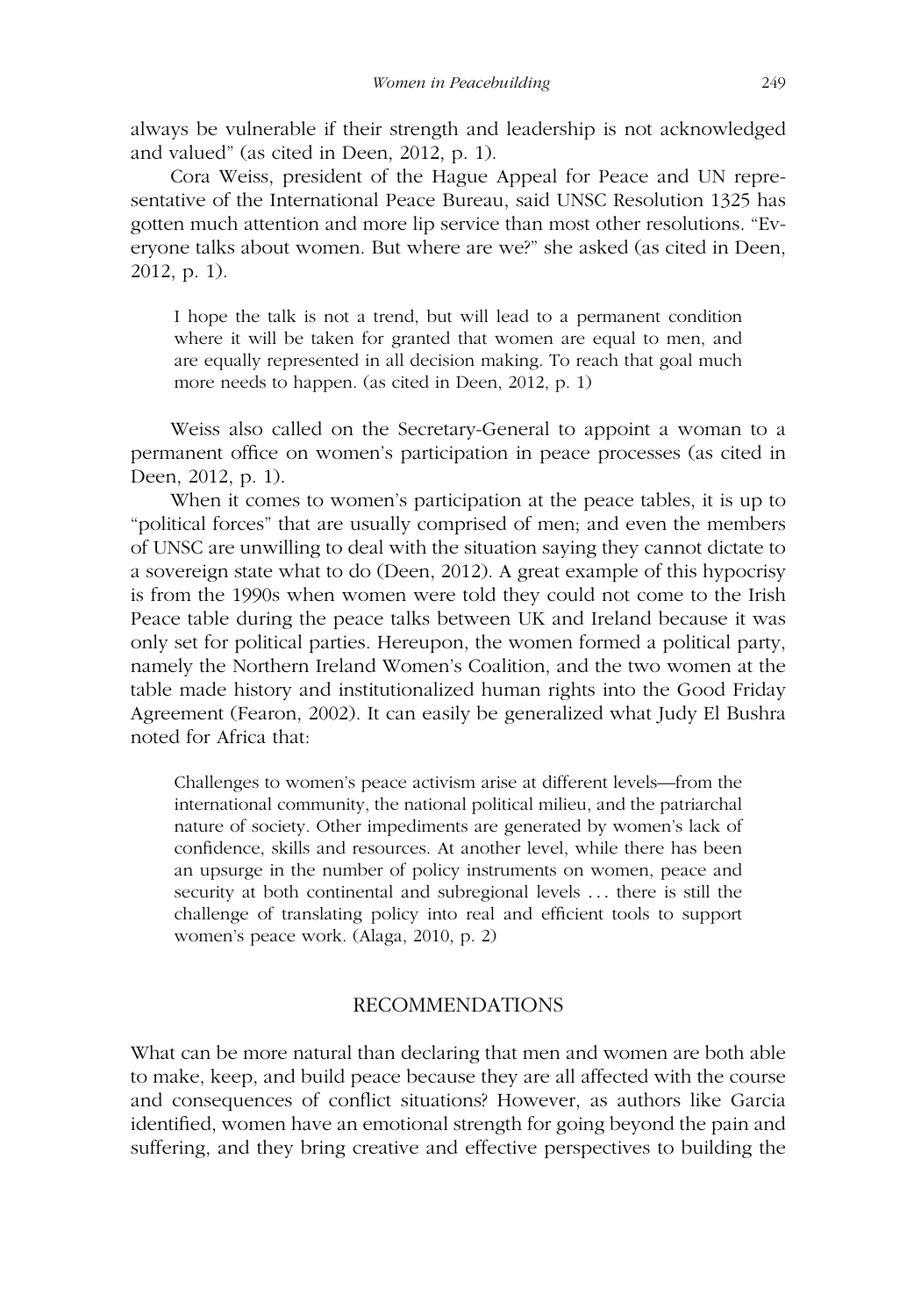peace (Garcia, 1994). So far, we have discussed that women have hardly and insufficiently participated in political negotiations to end their conflicts and they are not even included in many UN-sponsored mediations. This builds a deep concern that women's issues are left out from peace settlements which undoubtedly impedes postconflict "reconstruction and reconciliation processes." It has been stated in the Beijing Platform for Action that "[n]o state may refer to national customs as an excuse for not guaranteeing all individuals human rights and fundamental freedoms" *(Wallström, 2010, p. 3)*. Kofi Annan, the former Secretary-General of the United Nations, emphasized this statement by saying:

We can no longer afford to minimize or ignore the contributions of women and girls to all stages of conflict resolution, peacemaking, peacebuilding, peacekeeping and reconstruction processes. Sustainable peace will not be achieved without the full and equal participation of women and men. ("Gender and UN Peacekeeping," 2005, p. 1).

We believe there are some modest measures that can be taken in order to ensure inclusive peace processes with significant and fair participation of women.

# Setting up of Gender-Responsive Policies

Gender-responsive peacebuilding is where gender equality and roles that women play within their families and communities as peacebuilders is distinguished and their skills, experiences, and priorities are brought to the national and international levels for sustainable peace. On the other hand, there is also the gendered peace that considers the needs of women less effectively than those of men and it ends with worsening of women's situations. Therefore, the principle of gender equality should be integrated into national policies and policies that avoid a gender-insensitive peace. These policies should meet women's needs, such as provision of specialist services for women to recover from traumas of the conflict, provision of security measures to protect women from all forms of sexual and domestic violence as well as special legal and social support for reporting and prosecuting of perpetrators of war crimes and human rights abuses, implementation of national policies, and infrastructure to ensure women's rights and participation. They should also make sure that an environment that facilitates women's peacebuilding activities is built.

# Empowerment of Women

TRAINING AND RAISING AWARENESS OF WOMEN

Most of the time, women have skills in conflict resolution and peacebuilding that do not necessarily require high levels of education. However, poor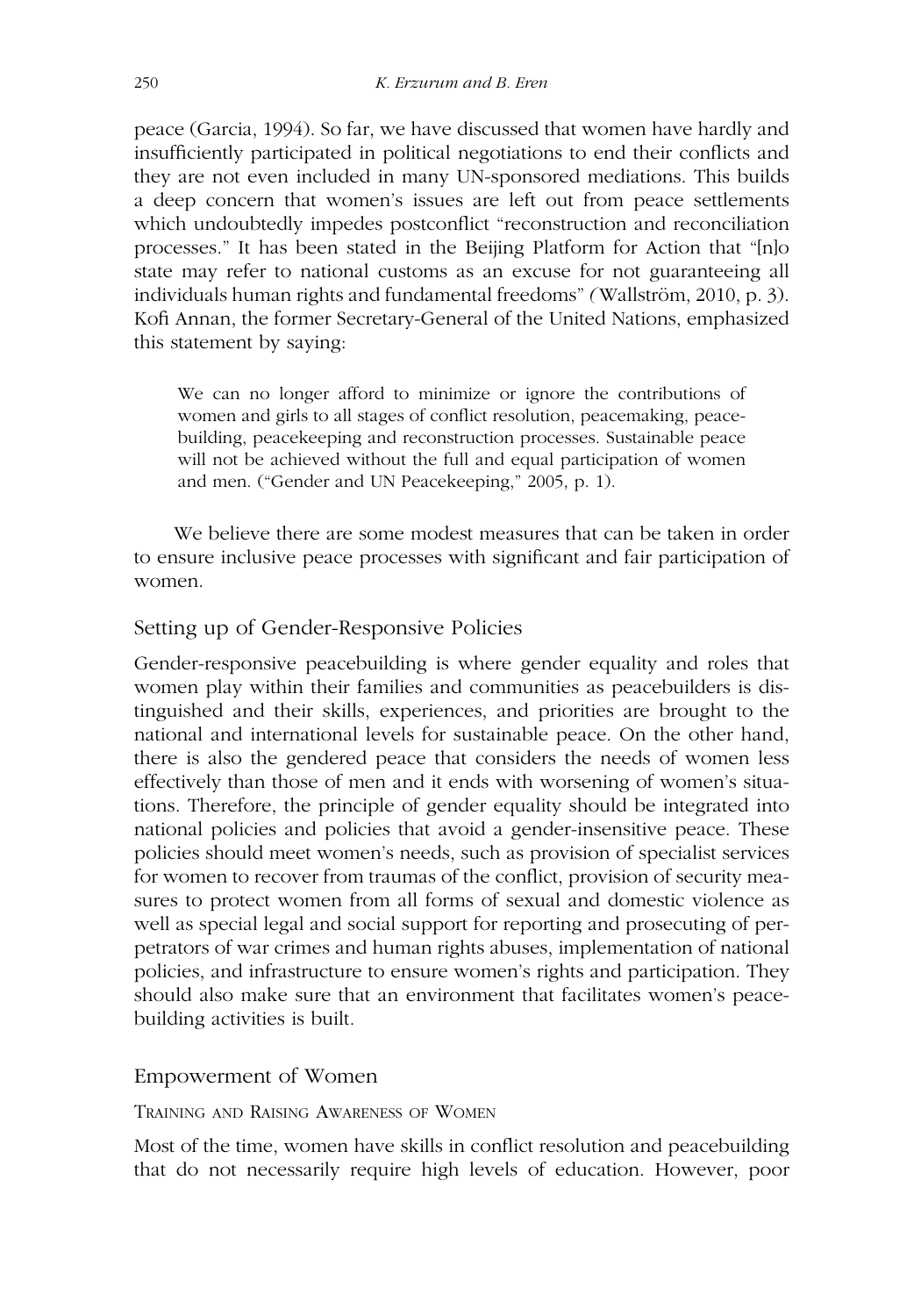participation of women in these processes is mostly argued to be due to their lack of skills and know-how. As stated by an activist:

In terms of the technical capability to discuss the issues, women are much less prepared because we have not had the luxury of all the education and study that men have had when they go out and take long years to discuss these issues ... we are going to bring the women in and we are going to have to provide support to bring them in. It is not going to happen automatically. (Pankhurst, 2000b, p. 12)

Although no one can claim that the men taking part are better educated, the educational level of women and girls needs to be raised to address this false perception. Considering that most women in conflict zones—especially at the local level—are illiterate, this intervention could as well be a wide literacy campaign including components on political and civic education.

The specialized training programs for women in peacebuilding should be tailored specifically so that they use simplified methodologies instead of highly technical language and sophisticated models, and their contents should address women's concerns as well as making them aware of their rights. Some key areas for these trainings were identified by Afghan and Iraqi women as political empowerment, negotiation, advocacy, leadership, and technical and vocational training (Kuehnast, Manal, Steiner, & Sultan, 2012). The customized nature of these trainings will make it much more affordable and available to women. Training and education of women is expected to empower them for leadership to develop and promote methods of institutional reform and for decision-making positions including government bureaucracies and justice structures.

### STRENGTHENING WOMEN AT LOCAL LEVEL

We know that women play significant roles as peacebuilders within their communities, and this is usually considered an indicator of how their participation in political structures could have constructive consequences for peace and stability at the national and even international levels. Participants in the research by Cardona and colleagues (2012, p. 8) emphasized the "bottom-up approach to peacebuilding with peace built from the individual, to the household, and to the community level before it can be achieved nationally." They also state, "NGOs, and in particular networks, are seen as the key connector between local level peace processes and priorities and the national level" (Cardona et al., 2012, p. 8). Women need to be empowered as peacebuilders and change agents at the local level to challenge the engrained behavior of violence and aggression within patriarchal societies. Local initiatives should be supported and appropriate strategies should be designed to increase the number of women in governance and decision making. However, despite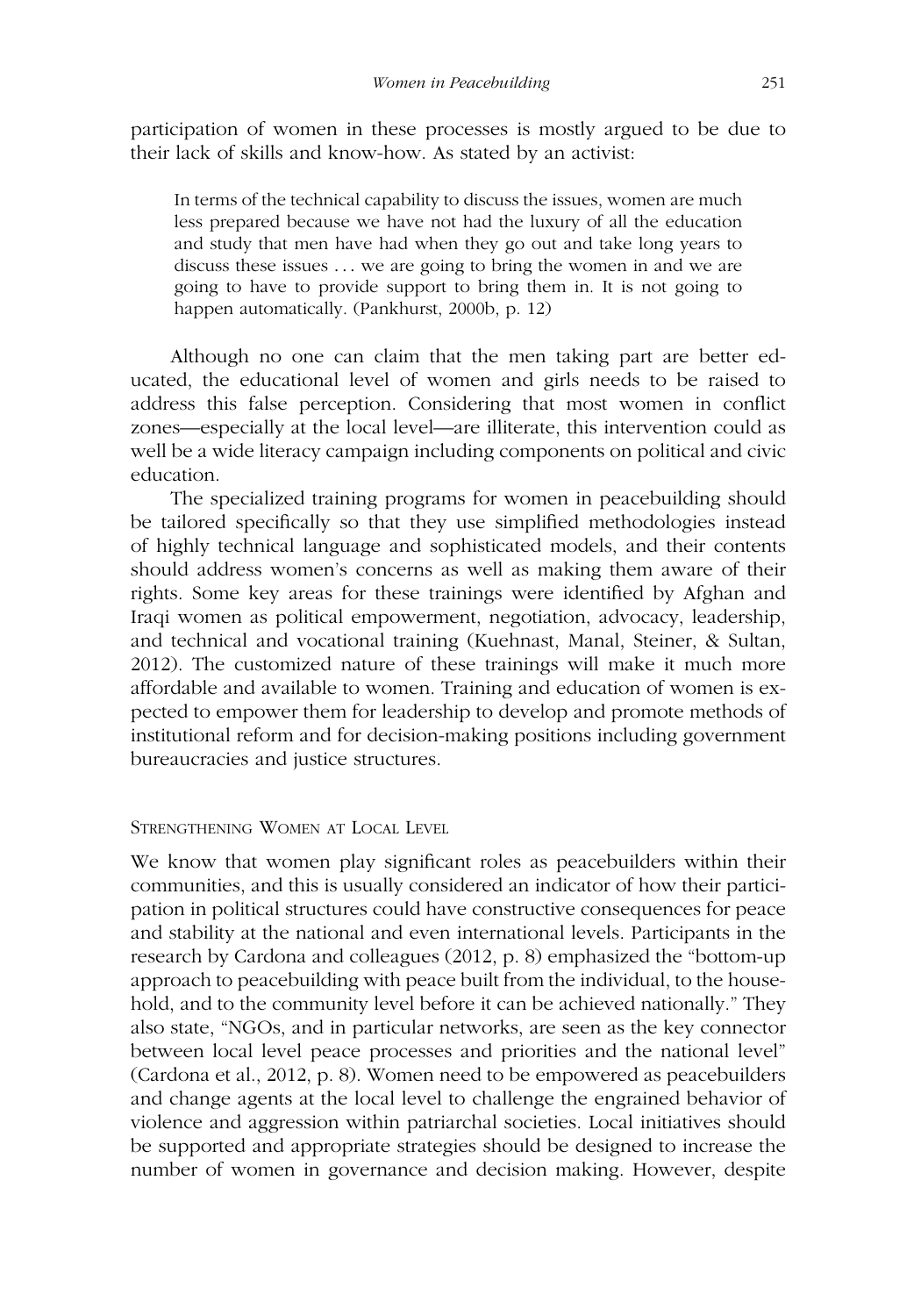the tendency to treat all women as one, women are not a homogeneous group. Therefore, their diverse needs, priorities, and experiences should be recognized to effectively support their participation in peacebuilding at the local level.

# SUPPORTING WOMEN'S ORGANIZATIONS

Women's organizations are mechanisms to organize women in collective action, and supporting them is considered to be the key approach to support women's activity in peacebuilding. Although they vary in different countries and times in terms of their forms and/or agendas, what local nongovernmental organizations and women's rights organizations do is recognized and valued by people in communities, revealed the study by Cardona and colleagues (2012). Organizations with an inclusive participation of women and a defined vision about gender relations, and that work with left-out women and promote public debate and cultural change, should be supported and their input into key peace conferences and other decisionmaking bodies should be considered.

# ENSURING WOMEN'S PARTICIPATION IN PEACE PROCESSES

Participation of women's organizations in all relevant peacebuilding processes, national steering committees, and other relevant regional and international processes is crucial; however, it should be automatic, not ad hoc, and should organize women's participation from the start. Women's organizations need to be devoted to becoming the most effective participants rather than waiting to be included. Women participants are expected to give their input by mainstreaming gender across issues and in areas of importance for women into the peace negotiations. Supporting women as individuals rather than in organizations is also a very effective strategy to promote peacebuilding. Leaders of women's organizations tend to participate at peace settlements with little grassroots participation which leads to women's poor representation at the leadership level. However, it should be noted that women in postconflict situations are not a homogenous group, but a group of widows, ex-combatants, survivors of sexual violence, displaced women, and women living with HIV/AIDS or disabilities with unique challenges; therefore, different approaches will be needed to enable their participation in peacebuilding.

# Long-Term Support and Funding

Women's participation in peacebuilding should be supported and funded on a long-term basis because women's economic empowerment enables their participation in peacebuilding processes. Women's access to income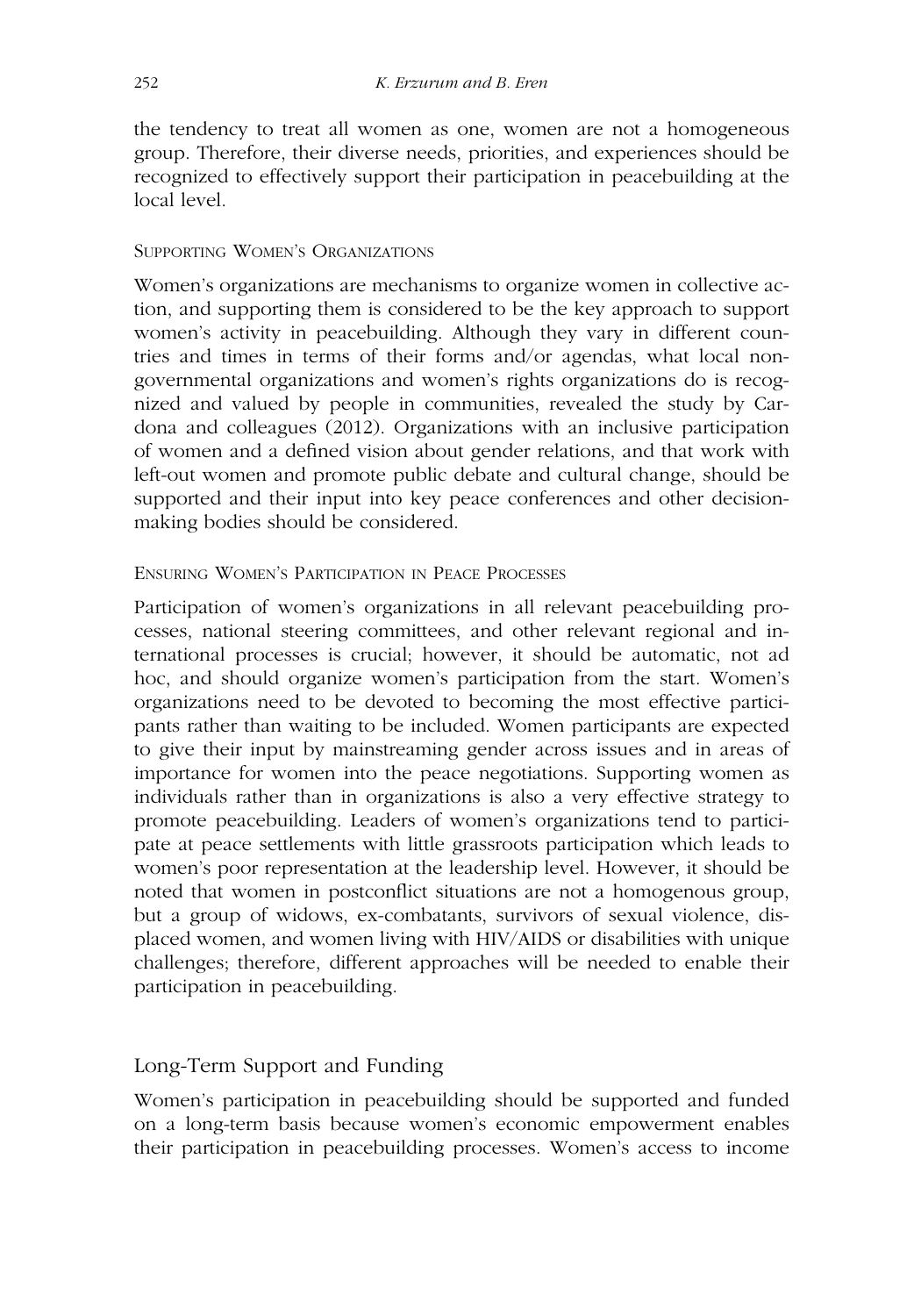is always more restricted than that of men and finance is always an issue when women are responsible for survivors. Furthermore, if women are to participate in peace processes, they need to travel, lodge, and require physical protection, all of which cost money. Also, women's organizations need to be adequately and sustainably funded to reach their potential for an innovative peacebuilding work. Therefore, allocation mechanisms that ensure adequate funding for gender-sensitive programming should be established. A possible way of ensuring women's participation in peacebuilding is to make the funding for peace negotiations conditional on the inclusion or greater representation of women in negotiating teams.

### Final Words

Peacebuilding efforts will fail unless women are supported to achieve political and economic empowerment and are represented equally in all levels of decision making, including peace negotiations. Considering that more than 50% of peace agreements fail within the first five years of signature, it is evident that something needs to be changed in formal peace negotiations. There are consequences to leaving women out. When women are underrepresented or excluded in formal peace negotiations, it will have long-term negative effects on the society because the specific problems that women are confronted with in conflict situations are being disregarded and overlooked. It is mostly the patriarchal societies where the wealth of experiences that women have with conflict mitigation, peacebuilding, and social, economic, and democratic reconstruction are underutilized at the expense of the people. The exclusion of women from the peace talks serves to reinforce the status quo.

A Bosnian woman peace activist stated, "We have to achieve gender equality in society. We will then acquire power, which will give us the means to achieve sustainable peace" (Equal power—lasting peace, 2012, p. 132). As this quote illustrates, there are intimate connections between gender, power, and peace. Leymah R. Gbowee, Executive Director of WIPSEN-Africa, says "It is now time that we move beyond the rhetoric of women's participation" (Gbowee, n.d., slide 15). Moreover, further delays in the implementation of full and effective integration of women in peacebuilding will result in failure to effectively address issues such as sexual and gender-based violence, women's rights, and postconflict accountability.

#### **REFERENCES**

Ahonsi, B. (2010). Towards more informed responses to gender violence and HIV/AIDS in post-conflict West African settings. *Nordic Africa Institute Policy Notes*. Retrieved from http://www.peacewomen.org/assets/file/Resources/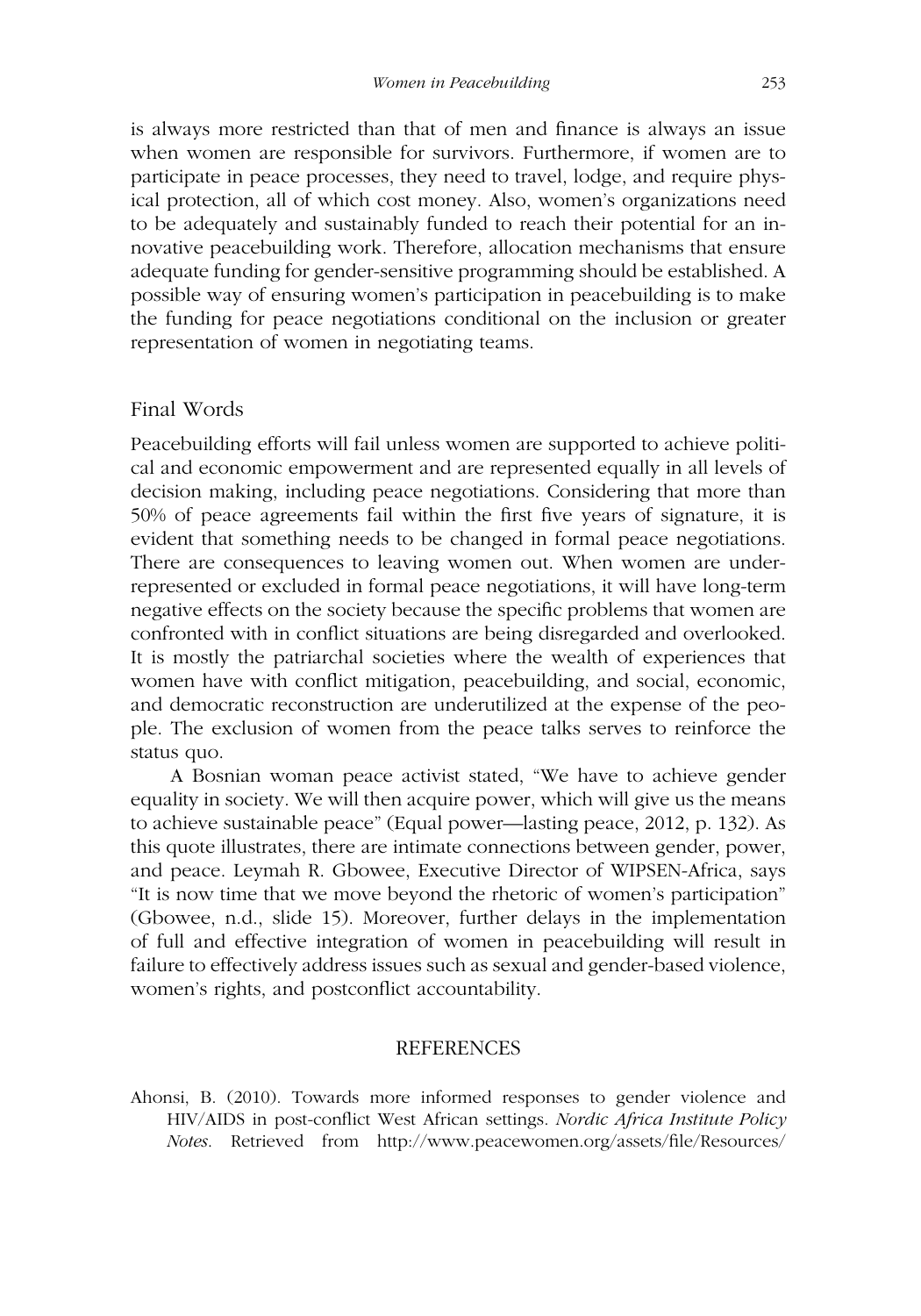NGO/vaw-hiv\_postconflictwestafricagenderviolencehivaids\_nordicafricainst\_ feb2010.pdf

- Alaga, E. (2010). *Challenges for women in peacebuilding in West Africa*. Retrieved from http://www.ai.org.za/wp-content/uploads/downloads/2011/11/No-18.- Challenges-for-Women-in-Peacebuilding-in-West-Africa.pdf
- Allen, K. (2013). *The problem with the Taliban peace talks is not women, it's their absence*. Retrieved from http://www.independent.co.uk/voices/comment/theproblem-with-the-taliban-peace-talks-is-not-women-its-their-absence-8665528. html
- Anderlini, S. N. (2005).Women's contributions to peace processes: What does the new research tell us? *The Boston Consortium on Gender, Security and Human Rights, Meeting Notes*. Retrieved from http://genderandsecurity. umb.edu/Sanam%20Anderlini%202–9–05%20\_2\_.pdf
- Bendaña, A. (2003). What kind of peace is being built? Critical assessments *from the South (*A *Discussion Paper)*. Retrieved from http://action.web.ca/ home/cpcc/attach/Bendana%2BFinal%2BVersion%2BMar03.pdf
- Binwa, C. (2012). DRC post-elections: Violence against Congolese women in the aftermath of the elections. Retrieved from http://www.makeeverywomancount. org/index.php?option=com\_content&view=article&id=2755:drc-postelections-the-sitaution-of-congolese-women-in-the-afternath-of-the-election&c-

atid = 63:blogviolenceagainstwomen&Itemid=188

- Boutros-Ghali, B. (1992). *Report of the Secretary General: An agenda for peace: Preventive diplomacy, peacemaking and peacekeeping*. Retrieved from http://www.un.org/ga/search/view\_doc.asp?symbol=A/47/277
- Cardona, I., Justino, P., Mitchell, B., & Müller, C. (2012). From the ground up: Women's roles in local peacebuilding in Afghanistan, Liberia, Nepal, Pakistan and Sierra Leone. *ActionAid, Institute of Development Studies, Womankind Worldwide*. Retrieved from http://www.womankind.org.uk/wpcontent/uploads/downloads/2012/09/From-The-Ground-Up-FINAL.pdf
- Carlman, Å. (Ed.). (2012). *Equal power-lasting peace: Obstacles for women's participation in peace processes*. Johanneshov, Sweden: The Kvinna till Kvinna Foundation.
- Christie, D. J., Wagner, R. V., & Dunann Winter, D. (2001). *Peace, conflict, and violence: Peace psychology for the 21st century*. Upper Saddle River, NJ: Prentice Hall.
- Cortright, D., & Wall, K. (2012). Afghan women at the table. *Peace Policy*. Retrieved from http://peacepolicy.nd.edu/2012/09/05/afghan-women-at-thetable/
- Cowell, A., Kasinof, L., & Nossiter, A. (2011, October 7). Nobel Peace Prize awarded to three activist women. *The New York Times*. Retrieved from http://www.nytimes.com/2011/10/08/world/nobel-peace-prize-johnsonsirleaf-gbowee-karman.html?pagewanted=all
- Deen, T. (2012). *Why are women shut out of peace talks?* Retrieved from http://www.ipsnews.net/2012/11/why-are-women-shut-out-of-peace-talks/
- Diaz, P. C. (2010). *Women's participation in peace negotiations: Connections between presence and influence*. New York, NY: UNIFEM.
- Diaz, P. C. (2012). *Women's participation in peace negotiations: Connections between presence and influence (2*nd *ed.)*. New York, NY: UN Women.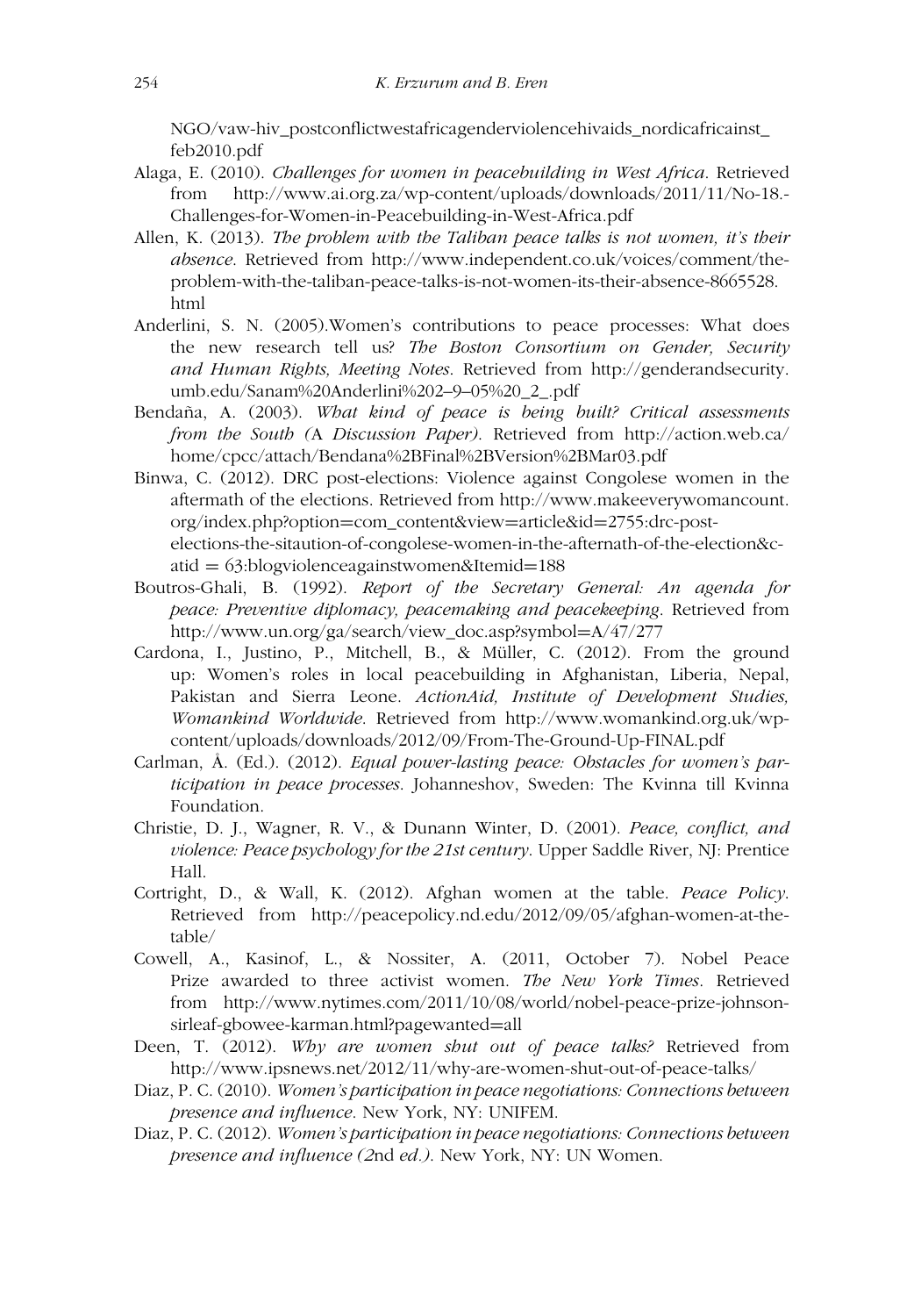- DRC Presidential & Parliamentary Elections 2011. (2011). Retrieved from http://www. makeeverywomancount.org/index.php?option=com\_content&view=article& id=2129:drc-presidential-election-2011&catid=73:2011-elections-moni-toring& Itemid=196
- El Jack, A. (2003). *Gender and armed conflict overview report*. Brighton, UK: BRIDGE, Institute of Development Studies, University of Sussex.
- *Equal power—lasting peace*. (2012). Retrieved from http://www.equalpowerlastingpeace.org/resource/equal-power-lasting-peace-2012/
- Fearon, K. (2002). Northern Ireland Women's Coalition: Institutionalizing a political voice and ensuring representation. *Conciliation Resources, Accord Publication Series*, *13*, 78–81.
- Friedl, E. (1978). Society and sex roles. *Human Nature*, pp. 149–158. Retrieved from http://public.wsu.edu/∼rpg/friedl.pdf
- Galtung, J. (1976). Three approaches to peace: Peacekeeping, peacemaking, and peacebuilding. In J. Galtung (Ed.), *Peace, war and defense: Essays in peace research* (Vol. II, pp. 297–298). Copenhagen, Denmark: Christian Ejlers.
- Garcia, E. (1994). *Pilgrim voices: Citizens as peacemakers*. London, UK: International Alert.
- Gbowee, L. R. (n.d.). *Women participation in postconflict governance, decision making and planning*. Retrieved from http://www.un.org/en/ecosoc/julyhls/ pdf10/leymah\_gbowee.ppt.
- Gender and UN peacekeeping operations. (2005). Retrieved from http://www.un. org/en/peacekeeping/publications/gender\_brochure.pdf
- Gender, war & peacebuilding. (n.d.). Retrieved from http://www.usip.org/ files/NPECSG12.pdf
- Godin, M., & Chideka, M. (2010). Congolese women activists in DRC and Belgium. *Forced Migration Review*, *36*, 33–34.
- Haeri, M., & Puechguirbal, N. (2010). From helplessness to agency: Examining the plurality of women's experiences in armed conflict. *International Review of the Red Cross*, *92*(877), 103–122.
- Haugerudbraaten, H. (1998). Peacebuilding: Six dimensions and two concepts. *African Security Review*, *7*(6), 17–26.
- Jeong, H. W. (2005). *Peacebuilding in postconflict societies: Strategy and process*. Boulder, CO: Lynne Rienner Publishers.
- Klot, J. F. (2007). *Women and peacebuilding*. Retrieved from http://www.un.org/ en/peacebuilding/pdf/doc\_wgll/wgll\_backgroundpaper\_29\_01\_08.pdf
- Kuehnast, K., Manal, O., Steiner, S. E., & Sultan, H. (2012). Lessons from women's programs in Afghanistan and Iraq. *United States Institute of Peace Special Report*, *302*, 1–8.
- Maiese, M. (2003). Peacebuilding. In G. Burgess & H. Burgess (Eds.), *Beyond intractability, conflict information consortium* (pp. 1–2). Boulder, CO: University of Colorado. Retrieved from http://www.beyondintractability.org/biessay/peacebuilding
- Moser, C. N. O., & Clark, F. (2001). *Victims, perpetrators or actors?: Gender, armed conflict and political violence*. New York, NY: Zed Books.
- Mossallanejad, P. (2011). *The Libyan Civil War and HIV/AIDS: The necessity of a post-conflict plan*. Retrieved from http://academia.edu/609978/ The\_Libyan\_Civil\_War\_and\_HIV\_AIDS\_The\_Necessity\_of\_a\_Post-Conflict\_Plan